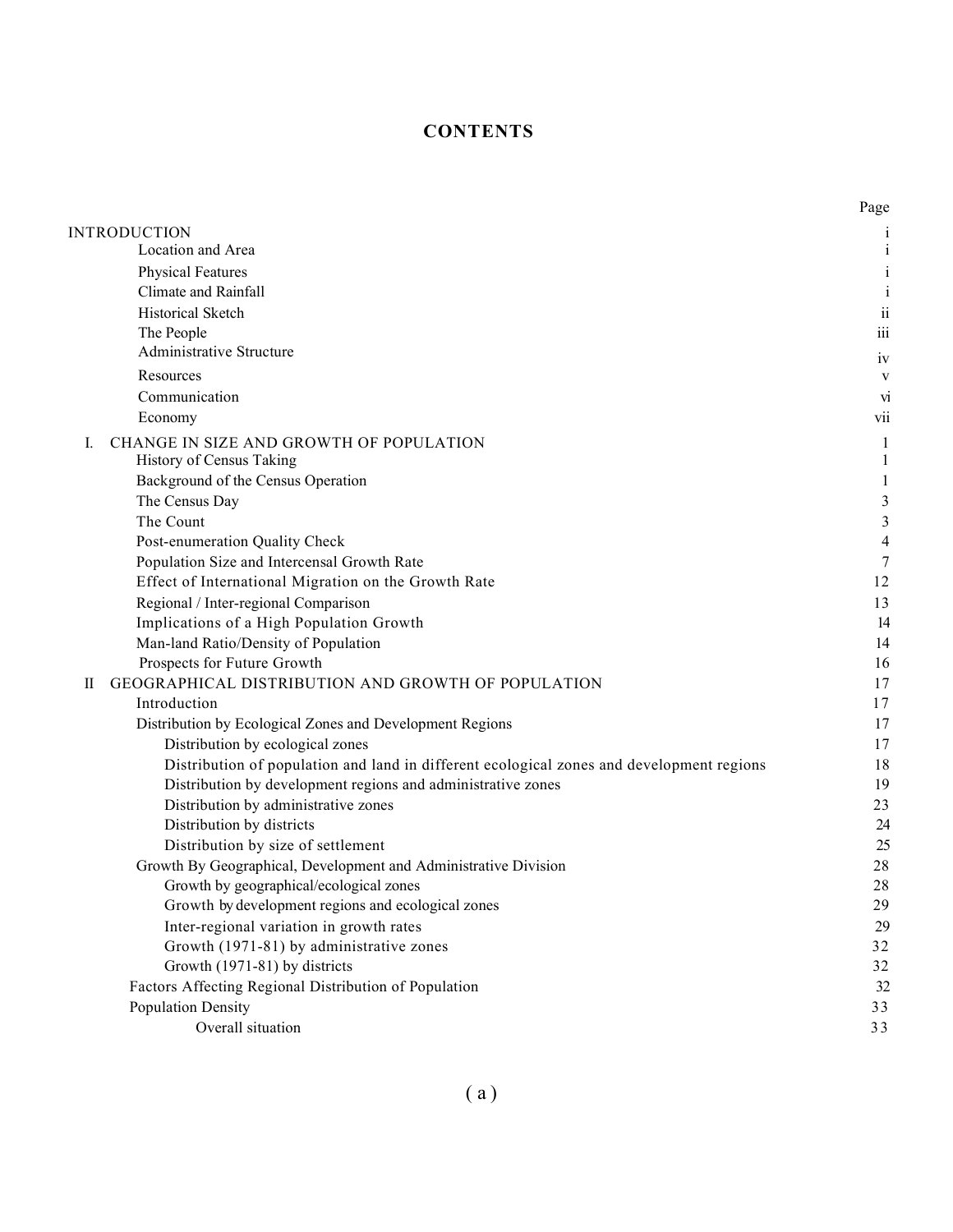|      | Development regions                                                                               | 35       |
|------|---------------------------------------------------------------------------------------------------|----------|
|      | Administrative zones                                                                              | 35       |
|      | Districts                                                                                         | 38       |
|      | Distribution of districts by density and development regions, 1971-81                             | 38       |
|      | Intra-regional variation in density                                                               | 39       |
| Ill. | AGE AND SEX COMPOSITION                                                                           | 41       |
|      | Introduction                                                                                      | 41       |
|      | Sex Composition                                                                                   | 41       |
|      | Sex ratio                                                                                         | 41       |
|      | General pattern                                                                                   | 41       |
|      | Sex ratio by age                                                                                  | 42       |
|      | Sex ratio by geographical zones and development regions                                           | 45       |
|      | Sex ratio by rural/urban residence                                                                | 45<br>48 |
|      | Sex ratio by religious communities<br>Sex ratio by language groups                                | 49       |
|      |                                                                                                   |          |
|      | Age Structure<br>Single year age distribution                                                     | 49<br>50 |
|      | Five-year distribution                                                                            | 54       |
|      | Age ratio                                                                                         | 56       |
|      | United Nations age accuracy index                                                                 | 58       |
|      | Age smoothing                                                                                     | 58       |
|      | Age mis-reporting: sources of error                                                               | 58       |
|      | Age Distribution: General Pattern                                                                 | 60       |
|      | Age distribution by rural/urban area                                                              | 61       |
|      | Age structure in geographical zones and development regions                                       | 62       |
|      | Distribution by broad age groups<br>Index of Aging and Median Age                                 | 64<br>66 |
|      |                                                                                                   |          |
| IV.  | MOTHER TONGUE AND RELIGIOUS COMPOSITION                                                           | 67       |
|      | Mother Tongue                                                                                     | 67       |
|      | Distribution of population by mother tongues<br>Percentage change of population by mother tongues | 68<br>69 |
|      | Distribution of Languages by Regions                                                              | 70       |
|      | Language composition of the population by region                                                  | 71       |
|      | Distribution of major languages by rural/ urban sector                                            | 71       |
|      | Language composition of the population by rural/urban sector                                      | 78       |
|      | Language composition of the population by zones                                                   | 84       |
|      | Religious Composition                                                                             | 84       |
|      | Distribution of population by religious groups                                                    | 85       |
|      | Percentage change of population by religious groups                                               | 86       |
|      | Religious composition of the population by zones                                                  | 86       |
|      | Distribution of religious groups by zones                                                         | 86       |
|      | Religious composition of the population by regions                                                | 91       |
|      | Distribution of religious groups by rural/urban sectors                                           | 92       |
| V.   | NUPTIALITY TRENDS, DIFFERENTIALS AND DETERMINANTS                                                 | 95       |
|      | Introduction                                                                                      | 95       |
|      | Intercensal Changes: Overall Situation                                                            | 97       |
|      | Proportion married by age and sex                                                                 | 99       |
|      | Singulate mean age at marriage                                                                    | 101      |
|      | Widowhood                                                                                         | 101      |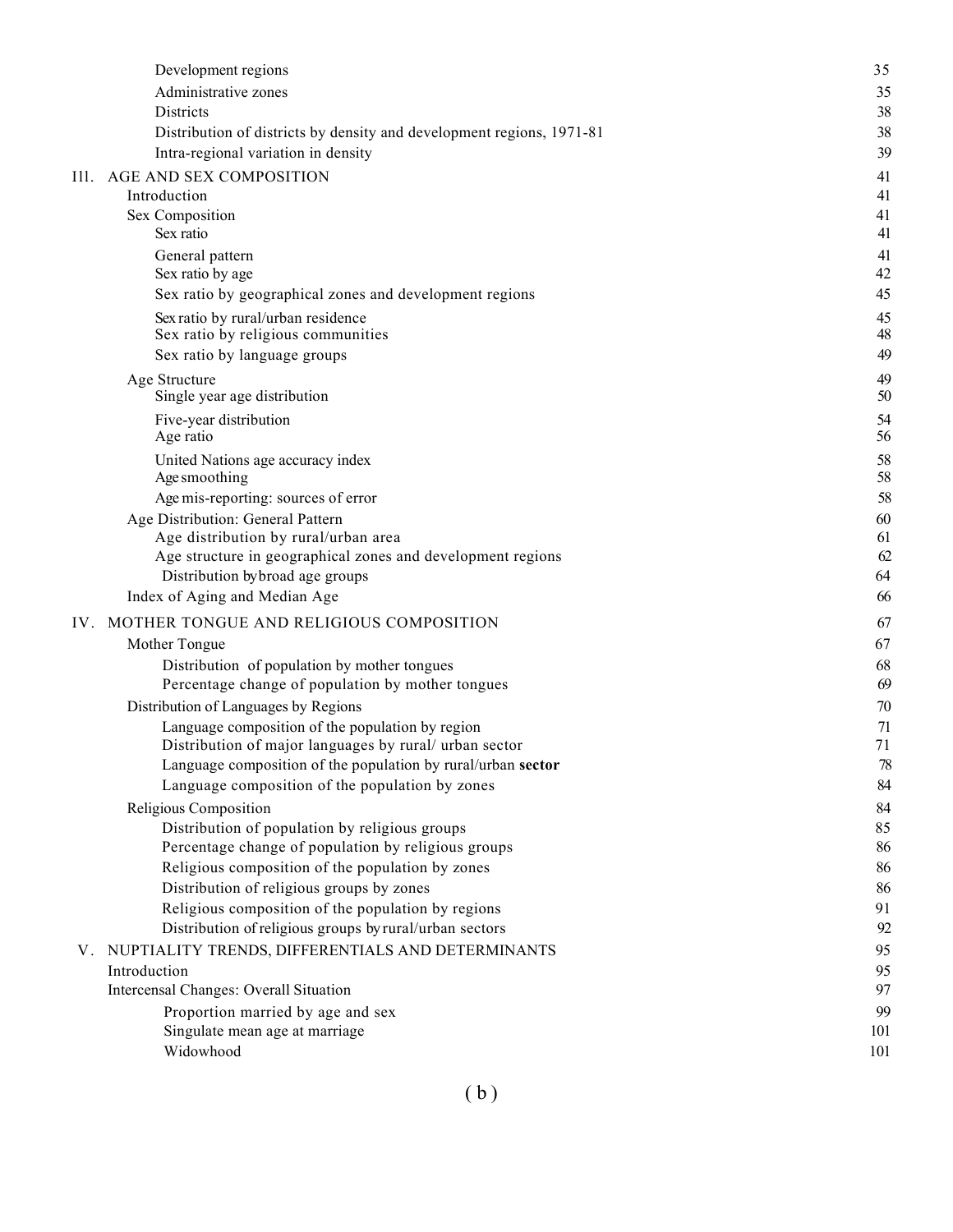|      | Proportion divorced/separated                              | 102 |
|------|------------------------------------------------------------|-----|
|      | Rural/urban difference                                     | 102 |
|      | Regional difference: ecological zones                      | 104 |
|      | Regional difference: development regions                   | 105 |
|      | District level variation                                   | 108 |
|      | Nuptiality Indexes                                         | 111 |
|      | Variation in Nuptiality indexes: development regions       | 113 |
|      | Variation in nuptiality indexes: geographic zones          | 113 |
|      | Rural/urban differences in nuptiality indexes              | 113 |
|      | The Coale Model for First Marriage                         | 113 |
|      | Socio-economic and Demographic Differentials in Marriage   | 114 |
|      | Educational attainment and age at marriage                 | 117 |
|      | Occupation and age at marriage                             | 118 |
|      | Religion and age at marriage                               | 119 |
|      | The Effect of Marital Stability On Fertility               | 120 |
|      | The Effect of changes in the marriage pattern on fertility | 123 |
|      | Factors Affecting Age at Marriage                          | 125 |
| VI.  | POPULATION GROWTH AND EDUCATION DEVELOPMENT                | 127 |
|      | Introduction                                               | 127 |
|      | Level of Literacy: Intercensal Changes                     | 127 |
|      | Literacy rate by age and sex                               | 128 |
|      | Literacy rate by age and sex: rural and urban areas        | 129 |
|      | Literacy rate by zone                                      | 130 |
|      | Literacy rate by region                                    | 130 |
|      | Literacy rates: geographic zones/development regions       | 131 |
|      | Literacy rates by districts                                | 132 |
|      | <b>Educational Attainment</b>                              | 134 |
|      | Educational attainment: rural/urban differences            | 136 |
|      | School Enrolment                                           | 140 |
|      | Trends in educational enrolment                            | 140 |
|      | Enrolment ratio                                            | 141 |
|      | Regional variation in enrolment ratios                     | 144 |
|      | Net enrolment ratio                                        | 145 |
|      | Enrolment at higher level education                        | 146 |
|      | <b>Retention Rate</b>                                      | 148 |
|      | <b>Future Prospects</b>                                    | 149 |
| VII. |                                                            | 153 |
|      | <b>INTERNAL MIGRATION</b><br>Introduction                  | 153 |
|      | Volume of Migration: National Level                        | 153 |
|      | Volume of migration: geographic zones                      | 153 |
|      | Volume of migration: development regions                   | 156 |
|      | Duration of Residence                                      | 156 |
|      | Country of Birth                                           | 158 |
|      | Inter-regional Flow of Migrants                            | 159 |
|      | Migration rate                                             | 162 |
|      | Direction of flow                                          | 162 |
|      | Sex composition of the migration                           | 166 |
|      | Reasons for Migration                                      | 168 |
|      | Reasons for migration by age and sex                       | 168 |
|      |                                                            |     |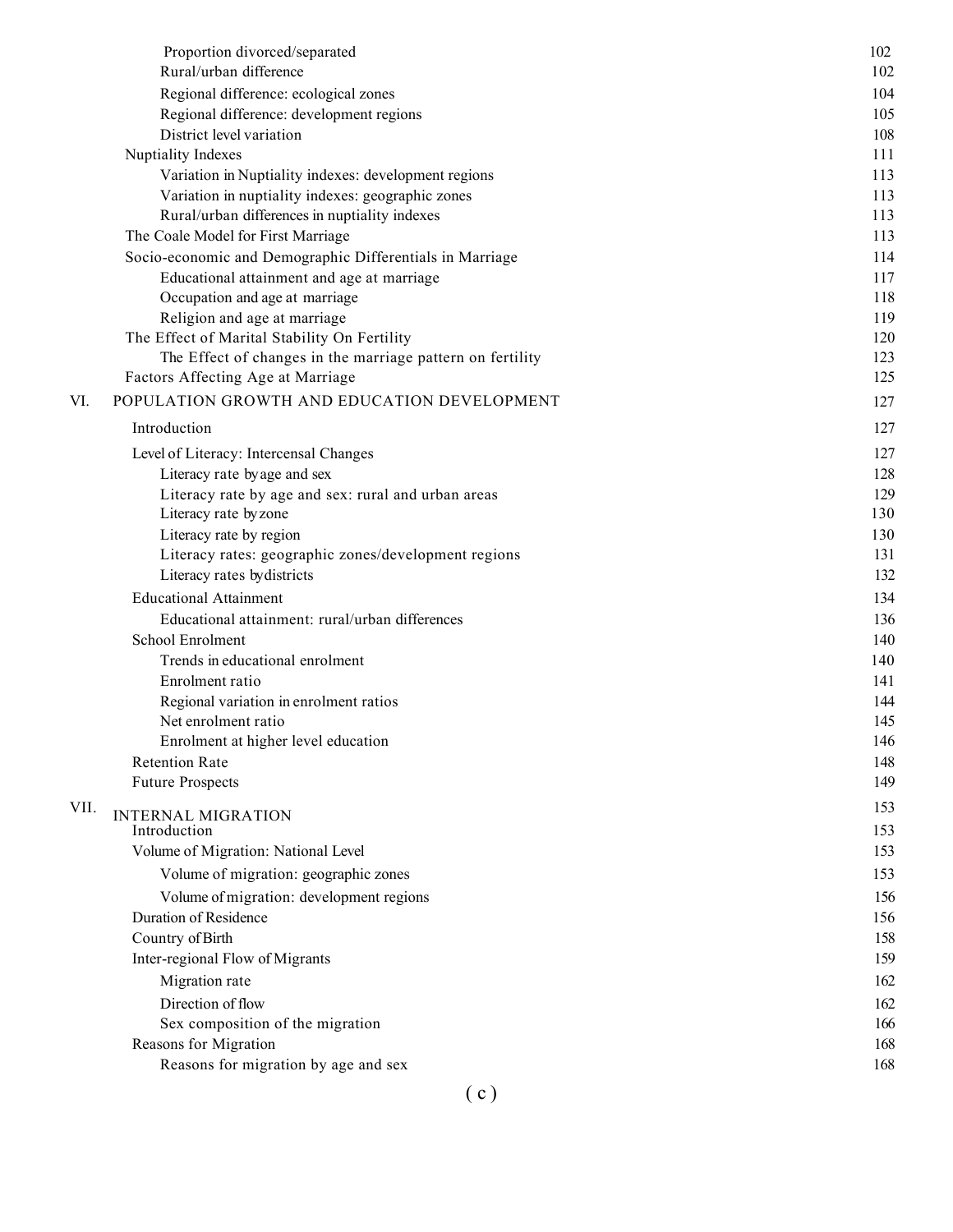|       | Reasons for migration: trend                                                                                     | 166        |
|-------|------------------------------------------------------------------------------------------------------------------|------------|
|       | Reasons for migration stream (inter-regional)                                                                    | 171        |
|       | Reasons for migration by migration stream (Intra-regional)                                                       | 172        |
|       | Socio-economic Characteristics of the Migrants                                                                   | 174        |
|       | Determinants of Migration                                                                                        | 176        |
| VIII. | <b>URBANIZATION</b>                                                                                              | 179        |
|       | Introduction                                                                                                     | 179        |
|       | Level and Growth of Urbanization                                                                                 | 179        |
|       | Urban Place by Size and Population                                                                               | 180        |
|       | Distribution of Urban Places by Geographic Zones                                                                 | 181        |
|       | Shifts in Urban Size Categories                                                                                  | 182        |
|       | Distribution of Urban Population and Places by Development Regions<br>Level and Growth of Urbanization by Region | 184<br>186 |
|       | Regional Variations of Urban Population by Size of Place                                                         | 190        |
|       | Regional Distribution of Largest Urban Areas of Nepal                                                            | 193        |
|       | Intra-urban variation by Socio-economic Characteristics                                                          | 194        |
|       | Rural-Urban Differences                                                                                          |            |
|       | Marital status                                                                                                   | 195        |
|       | Education                                                                                                        | 196        |
|       | Employment/Labour force participation                                                                            | 197        |
|       | Income, expenditure and consumption                                                                              | 197        |
|       | Fertility and mortality differentials                                                                            | 198        |
| IX.   | ECONOMIC ACTIVITY OF THE POPULATION                                                                              | 201        |
|       | Introduction                                                                                                     | 201        |
|       | Economically Active Population: General Trend                                                                    | 202        |
|       | Crude and refined activity rates                                                                                 | 204        |
|       | Participation rate by broad age groups                                                                           |            |
|       | Intercensal periods                                                                                              | 206        |
|       | Inactive population                                                                                              | 207        |
|       | Labour force structure                                                                                           | 209        |
|       | Labour force participation status by rural and urban sector                                                      | 210        |
|       | Age specific participation rates                                                                                 | 211        |
|       | Rural / Urban differences                                                                                        | 214        |
|       | Industrial Classification                                                                                        | 215        |
|       | Industrial distribution<br>Occupational Classification                                                           | 217<br>220 |
|       | Occupational distribution                                                                                        | 221        |
|       | Educational attainment and occupation                                                                            | 223        |
|       | <b>Employment Status</b>                                                                                         | 225        |
|       | Unemployed Population                                                                                            | 229        |
|       | Age-specific unemployment rates                                                                                  | 232        |
|       | Regional Differences in Economic Activity:                                                                       |            |
|       | Development regions                                                                                              | 232        |
|       | Regional differences in economic activity: ecological zones                                                      | 235        |
|       | The Longevity of Working Life in Nepal                                                                           | 240        |
|       | The loss of active life                                                                                          | 241        |
|       | Dynamics of labour force                                                                                         | 241        |
| Χ.    | <b>FEMALE STATUS</b>                                                                                             | 243        |
|       | Introduction                                                                                                     | 243        |
|       |                                                                                                                  |            |

 $(d)$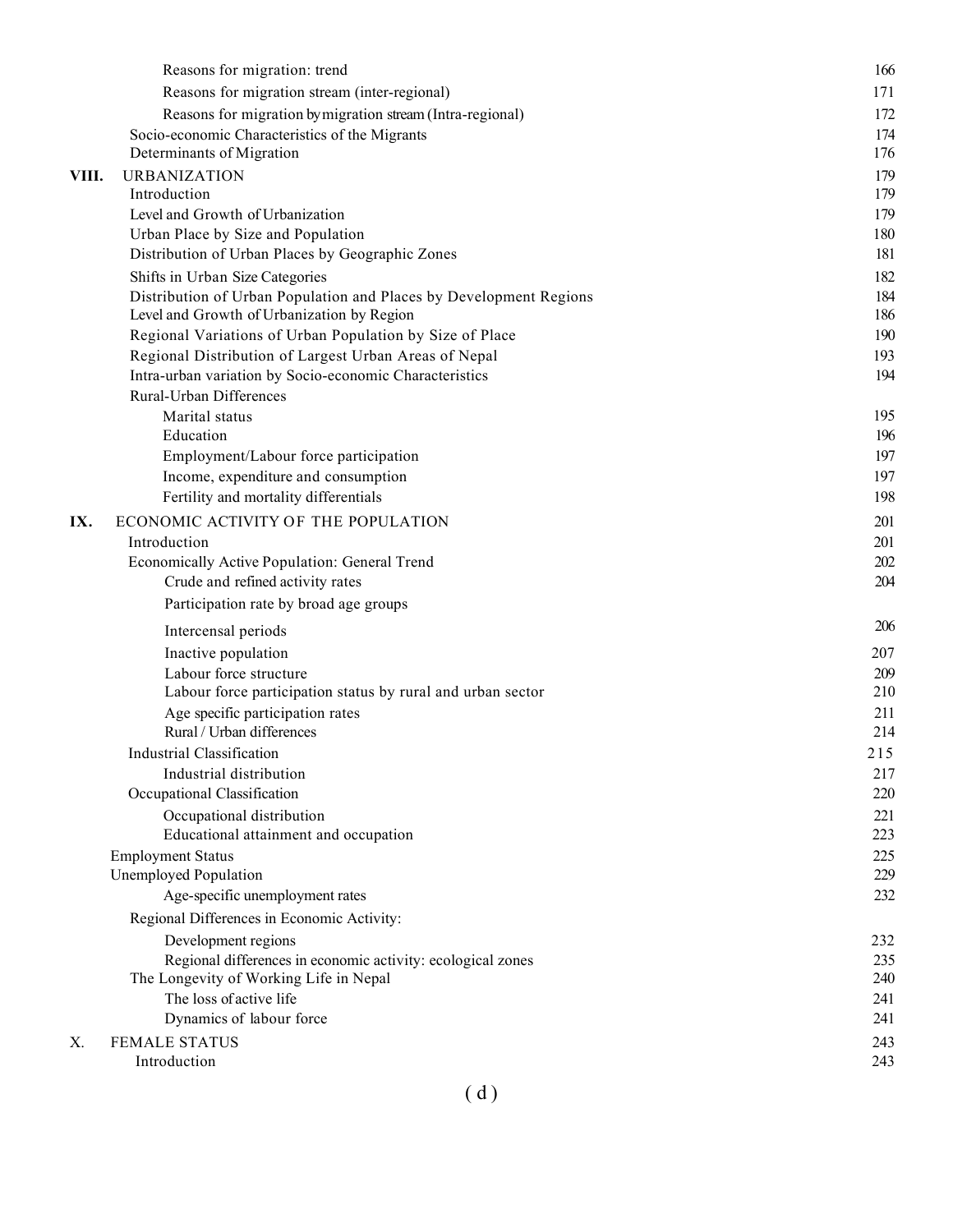|      | <b>Educational Attainment</b><br>Enrolment       | 245<br>246 |
|------|--------------------------------------------------|------------|
|      |                                                  | 246        |
|      | Enrolment at higher level education<br>Retention |            |
|      | rate<br>Demographic Characteristics              | 246<br>247 |
|      | Sex ratio                                        | 247        |
|      | Sex ratio by age                                 | 247        |
|      | Age at marriage                                  | 247        |
|      | Age at marriage by background variables          | 248        |
|      | Marital status                                   | 248        |
|      | Pattern of marriage                              | 248        |
|      | Widowhood                                        | 249        |
|      | Mortality                                        | 249        |
|      | Life expectancy at birth                         | 249        |
|      | Age-specific death rate                          | 250        |
|      | Maternal mortality                               | 250        |
|      | Infant / child mortality                         | 251        |
|      | Crude death rate                                 | 251        |
|      | Labour Force Participation Rate                  | 251        |
|      | Agricultural / Non Agricultural sector           | 253        |
|      | Agricultural sector                              | 253        |
|      | Non Agricultural sector                          | 254        |
| XI.  | ESTIMATES OF FERTILITY AND MORTALITY             | 259        |
|      | Introduction                                     | 259        |
|      | <b>Indirect Measures</b>                         | 259        |
|      | <b>Birth Rates: National Level</b>               | 259        |
|      | Total fertility rate (TFR)                       | 266        |
|      | Mortality                                        | 267        |
|      | Life Expectancy                                  | 267        |
|      | <b>Infant Mortality</b>                          | 269        |
|      | Estimates of Fertility : Regional Level          | 270        |
|      | Estimates of Infant Mortality : Regional Level   | 272        |
|      | Direct Measures of Fertility                     | 273        |
|      | Child-woman ratio by geographical areas          | 274        |
|      | Child-woman ratio by administrative zones        | 275        |
|      | Child-woman ratio by districts                   | 276        |
|      | Number of children ever born                     | 278        |
|      | Regional variations in mean parity               | 279        |
| XII. | TRENDS AND DIFFERENTIALS IN FERTILITY IN NEPAL   | 281        |
|      | Introduction<br>Sources and Quality of Data      | 281<br>281 |
|      | Levels and Trends in Fertility 1952/54 - 81      | 282        |
|      | Crude birth rate                                 | 283        |
|      | Age specific and total fertility rates           | 283        |
|      | Total fertility rate (TFR)                       | 285        |
|      | Age-specific marital fertility rate (ASMR)       | 285        |
|      | Cumulative and completed fertility               | 287        |
|      | Differential Fertility                           | 288        |
|      | Rural /urban residence                           | 289        |
|      | Ecological zones and development regions         | 290        |
|      | Education                                        | 291        |
|      |                                                  |            |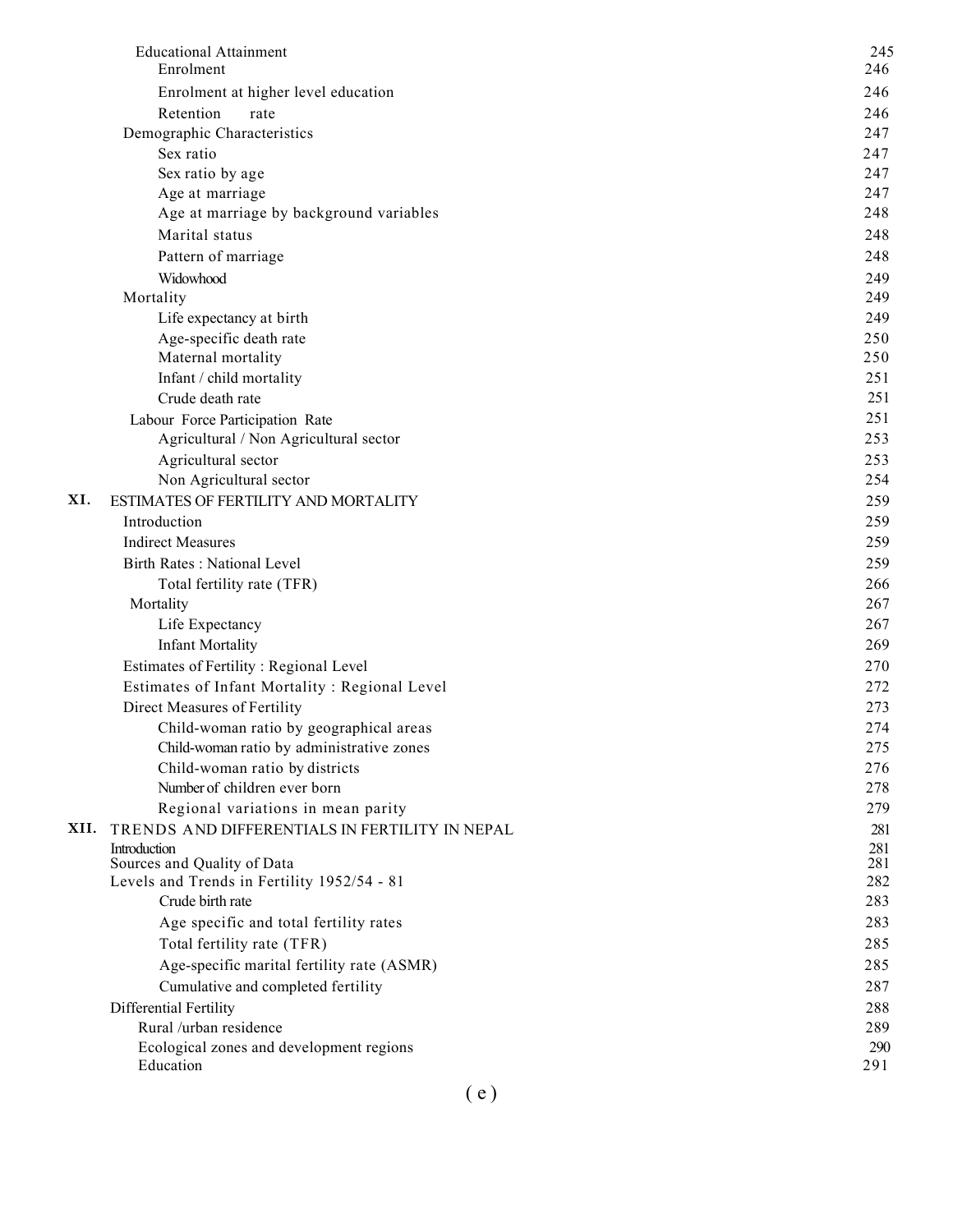|       | Religion                                                                                   | 293        |
|-------|--------------------------------------------------------------------------------------------|------------|
|       | Ethnicity                                                                                  | 294        |
| XIII. | TRENDS AND DIFFERENTIALS IN MORTALITY                                                      | 297        |
|       | Introduction                                                                               | 297        |
|       | Data Sources and Limitations                                                               | 297        |
|       | Crude Death Rates 1952/54-1981                                                             | 298        |
|       | <b>Infant Mortality Rate</b>                                                               | 299        |
|       | Maternal Mortality and Adult Mortality                                                     | 302        |
|       | Mortality Differentials                                                                    | 303        |
|       | Age                                                                                        | 303        |
|       | <b>Sex</b>                                                                                 | 304        |
|       | Urban-rural residence                                                                      | 308        |
|       | Differentials in infant mortality rates by socio-demographic factors                       | 309        |
|       | Infant mortality differentials: rural/urban and regional                                   | 311        |
|       | Causes of Death                                                                            | 311        |
|       | Life Table                                                                                 | 312        |
| XIV.  | POPULATION POLICY AND FAMILY PLANNING                                                      |            |
|       | Introduction                                                                               | 315<br>315 |
|       | Population Policy                                                                          | 315        |
|       | Evolution of Population Related Institutions                                               | 317        |
|       | Population Policy Co-ordination Board (POPCOB) and National Commission on Population (NCP) | 318        |
|       | Nepal Family Planning and MCH Project (FP/MCH)                                             | 318        |
|       | Integrated Community Health Services Development Project (ICHSDP)                          | 321        |
|       | <b>Family Planning Budgets</b>                                                             | 322        |
|       | <b>Births Averted</b>                                                                      | 326        |
|       | XV. SOURCES AND QUALITIES OF DEMOGRAPHIC DATA                                              | 329        |
|       | Quality of the 1981 Census                                                                 | 329        |
|       | Introduction                                                                               | 329        |
|       | Organization of the 1981 Census                                                            | 329        |
|       | Questionnaire                                                                              | 330        |
|       | Field work and coding                                                                      | 331        |
|       | Computer data processing                                                                   | 331        |
|       | Post-enumeration survey                                                                    | 331        |
|       | The Quality of the 1981 Census Data                                                        | 332        |
|       | Census coverage                                                                            | 332        |
|       | Accuracy of reported ages                                                                  | 332        |
|       | Evaluation of fertility data                                                               | 333        |
|       | Comments on other items                                                                    | 335        |
|       | Factors Affecting Quality of 1981 Census Data                                              | 335        |
|       | Survey                                                                                     | 336        |
|       | National health survey                                                                     | 336        |
|       | Family planning knowledge, attitude and practice (KAP) and fertility surveys               | 336        |
|       | National fertility survey                                                                  | 337        |
|       | Demographic sample surveys                                                                 | 337        |
|       | Mid-term population sample survey                                                          | 337        |
|       |                                                                                            |            |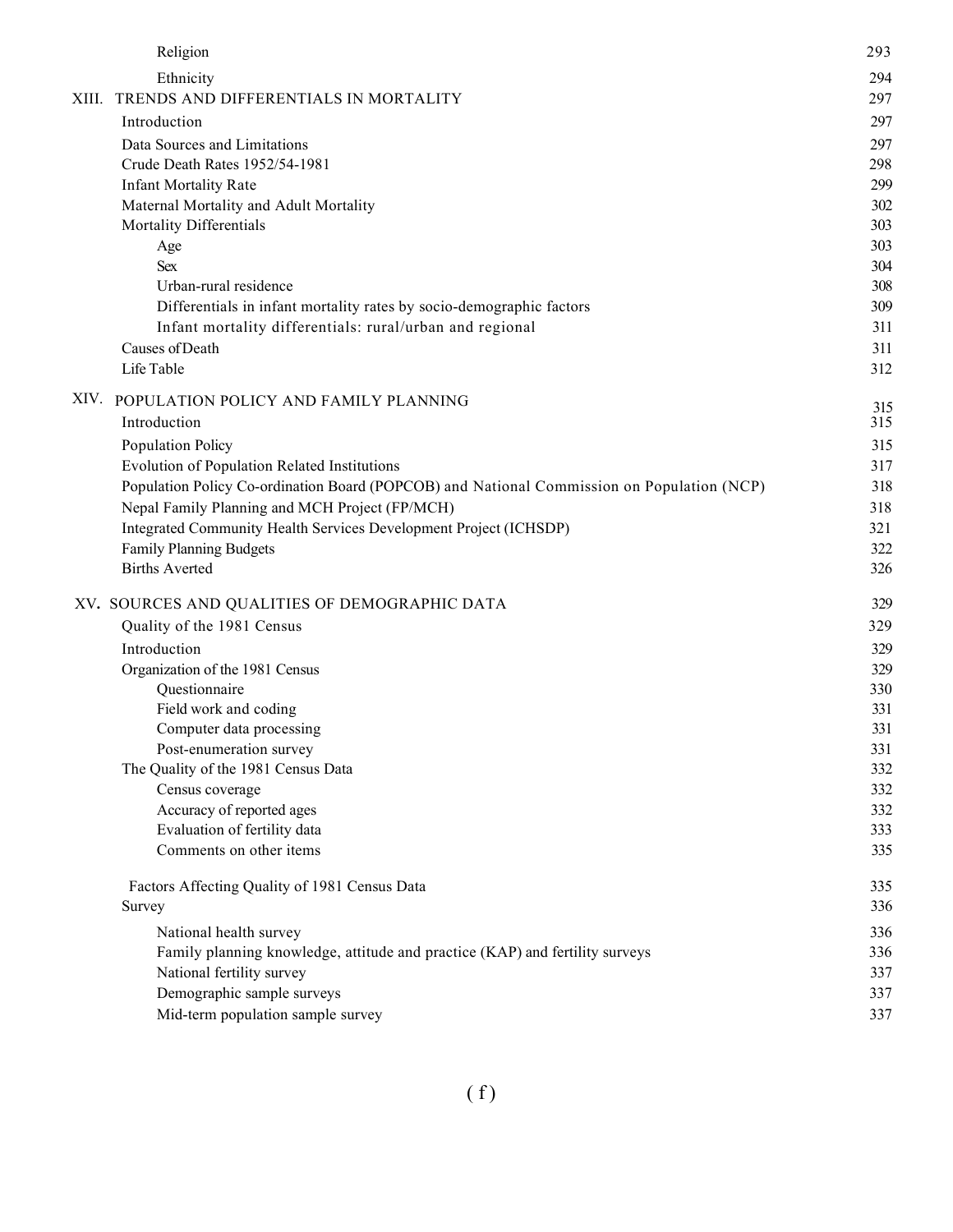| The second national family planning follow up surveys | 337 |
|-------------------------------------------------------|-----|
| Contraceptive prevalence survey                       | 337 |
| Fertility and mortality survey                        | 337 |
| Vital Registration                                    | 338 |
| Vital Statistics Programme: Past and Present          | 338 |
| Achievement                                           | 339 |
| Pilot Projects                                        | 340 |
| Sample Registration Scheme (SRS)                      | 340 |
| Civil Registration System                             | 340 |
| Budget                                                | 341 |
| Factors Affecting Low Coverage in Vital Statistics    | 341 |
| Organizational and administrative problems            | 341 |
| Socio-economic development                            | 342 |
| <b>APPENDIXES</b>                                     | 345 |
| CORRIGENDUM                                           | 357 |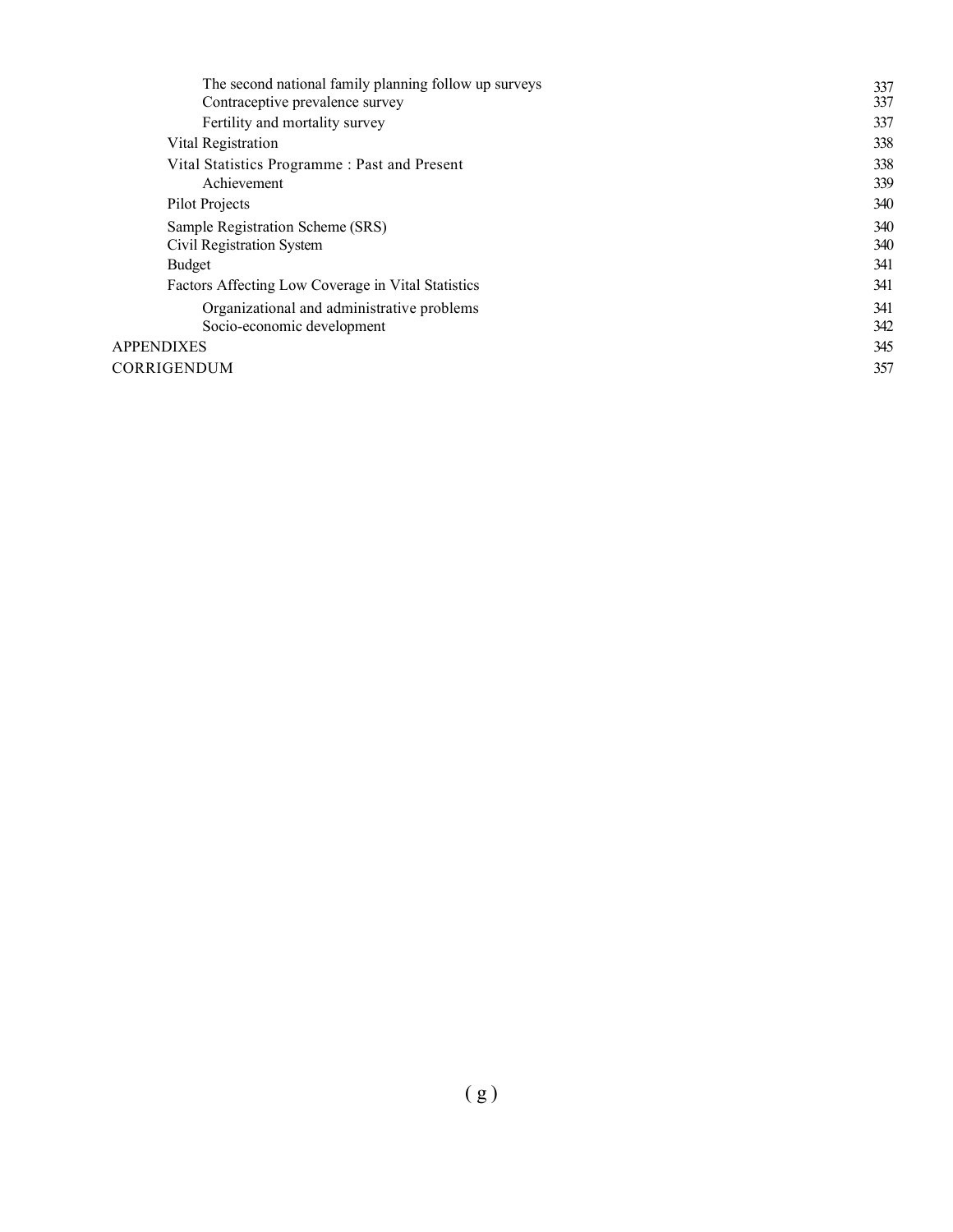## List of Tables

Page

| <b>INTRODUCTION</b> |                                                                                                                                                                    |                 |
|---------------------|--------------------------------------------------------------------------------------------------------------------------------------------------------------------|-----------------|
|                     | Table A. 1- Historical GDP growth<br>A. 2- Growth and composition of GDP 1974/75-1985/86                                                                           | vii<br>viii     |
|                     | A. 3- Farm size and distribution of holding in Nepal                                                                                                               | ix              |
| <b>Chapter I</b>    |                                                                                                                                                                    |                 |
| Table 1.1           | Observed and expected number of children aged 0-4 and the estimates of under/over-enumeration of<br>children                                                       | $\sqrt{6}$      |
| 1.2                 | Population size and growth, Nepal, Census years 1952/54-1981                                                                                                       | $7\overline{ }$ |
| 1.3                 | Adjusted population and intercensal growth rate, Nepal, Census years 1961-81                                                                                       | $10\,$          |
| 1.4                 | Percentage distribution of children (from birth to 4 years) by single year age and sex, Nepal, Census<br>years 1971-1981                                           | 11              |
| 1.5                 | Percentage distribution of children (aged 0-4) and aged (65 years and above) by sex, Nepal, Census<br>years 1952/54-81                                             | 11              |
| 1.6                 | Percentage distribution of children (0-4 years) and the aged (65 years and above) by sex and<br>ecological zones, Nepal, Census years 1971-1981                    | 12              |
| 1.7                 | Some characteristics of population                                                                                                                                 | 12              |
| 1.8                 | Population of countries in the SAARC (South Asian Association for Regional Co-operation) region,<br>1981                                                           | 13              |
| 1.9                 | Area and population density by ecological zones, Nepal, Census years 1952/54-1981                                                                                  | 15              |
| <b>Chapter II</b>   |                                                                                                                                                                    |                 |
| Table 2.1           | Distribution of population by ecological zones, Nepal, Census years 1952/54-1981                                                                                   | 18              |
| $2.2 -$             | Percentage distribution of population and land in different ecological zones and development regions,<br>Nepal, Census years 1971-81                               | 18              |
| $2.3 -$             | Percentage distribution of population and land in different development regions and administrative<br>zones, Nepal, Census years 1971-81                           | 20              |
| $2.4 -$             | Rank distribution of ecological zones and development regions by size, Nepal, Census years 1971-5;                                                                 | 22              |
|                     | 2.5- Rank distribution of ecological zones and development regions by growth rate, Nepal, Census years<br>1971-81                                                  | 23              |
|                     | 2.6- Percentage distribution of population by administrative zones, Nepal, Census years 1971-81                                                                    | 24              |
|                     | 2.7- Distribution of districts according to population size, Nepal, Census years 1971-81                                                                           | 24              |
|                     | 2.8- Distribution of districts according to population size, Nepal, Census years 1971-81                                                                           | 25              |
| $2.9 -$             | Distribution of the localities by size of population, Nepal, Census years 1971-81                                                                                  | 26              |
| 2.10                | Per cent distribution of population according to size class of settlements in different ecological<br>zones and development regions, Nepal, Census years 1971-1981 | 27              |
|                     | 2.11 Intercensal population growth (exponential) rates by ecological/geographical zones 1952/54-81                                                                 | 28              |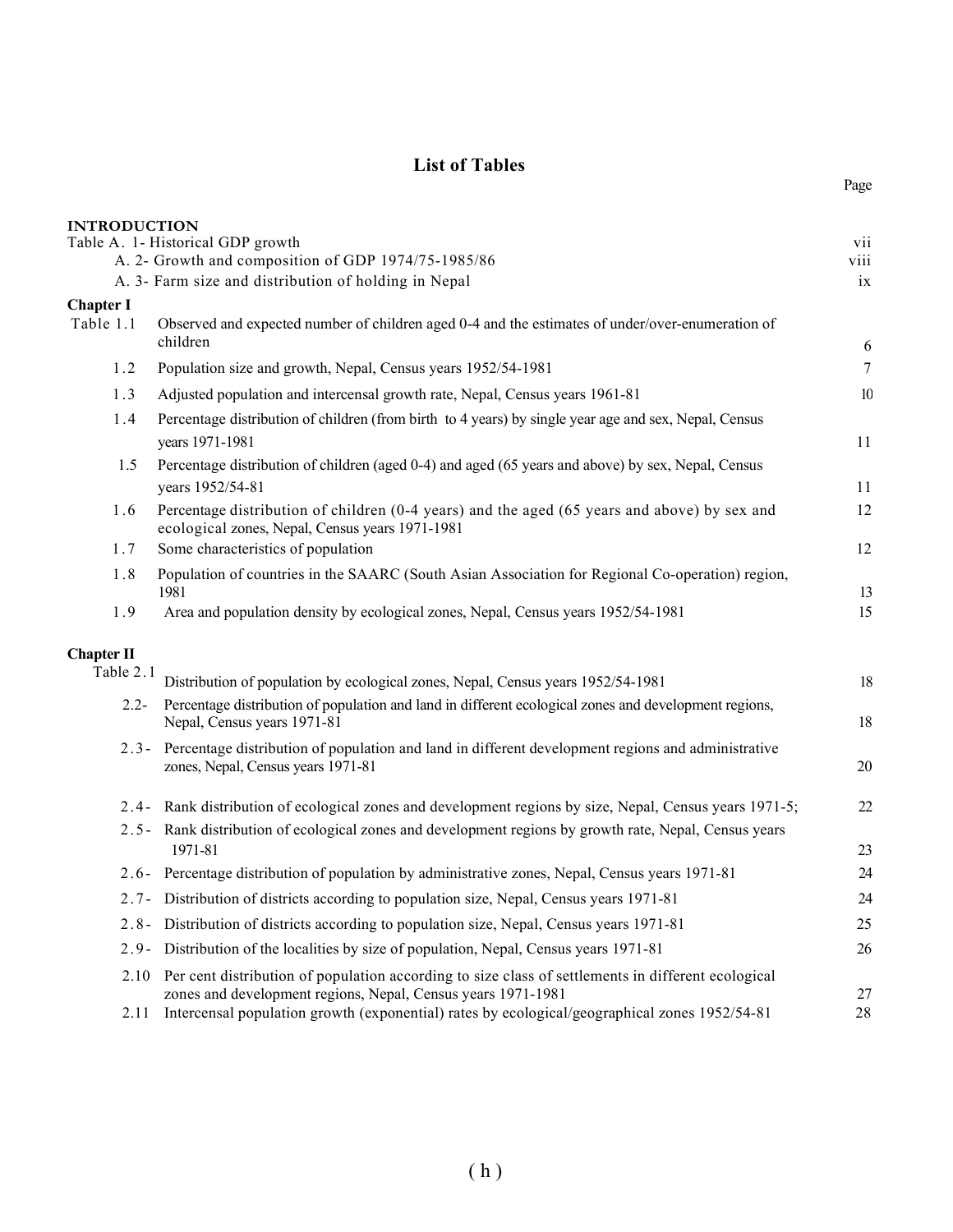| 2.12               | Distribution of population and population growth rates by ecological zones and development regions, Nepal,<br>Census years 1971-1981      | 30       |
|--------------------|-------------------------------------------------------------------------------------------------------------------------------------------|----------|
| 2.13               | Population increase between 1971-81 by development region, administrative zone and district, Nepal                                        | 31       |
| 2.14               | Distribution of districts according to annual geometric rate of population growth, Nepal, Census years 1971-81                            | 32       |
| 2.15               | Natural increase rates, exponential growth rates and rates of in and out migration by development regions, Nepal,<br>Census years 1971-81 | 33       |
| 2.16               | Density in various ecological zones and development regions Nepal, Census years 1971-81                                                   | 34       |
| 2.17               | Density of population by development region, Nepal, for Census years 1971-81                                                              | 35       |
| 2.18               | Density of population by development regions, administrative zones and districts, Nepal as in Censuses of 1971 and<br>1981                |          |
| 2.19               | Distribution of districts by density and development regions, Nepal, 1971-81                                                              | 36<br>39 |
| <b>Chapter III</b> |                                                                                                                                           |          |
| Table 3.1          | Population classified by sex and masculinity proportion and sex ratio, Nepal, Census Years 1952/54-81                                     | 42       |
| 3.2                | Masculinity proportion and sex ratio for the SAARC countries                                                                              | 42       |
| 3.3                | Sex-ratio by five year age-groups, Nepal, Census years 1952/54-81                                                                         | 43       |
| 3.4                | Sex-ratio by ecological zones and development regions, Nepal, Census years 1952/54-81                                                     | 45       |
| 3.5                | Sex ratio by rural and urban areas, Nepal, Census years 1952/54-81                                                                        | 48       |
| 3.6                | Sex ratio classified by religion, Nepal, Census years 1952/54-81                                                                          | 48       |
| 3.7                | Sex ratio for major ethnic groups classified by mother tongue, Nepal, Census year 1981                                                    | 49       |
| 3.8                | Percentage distribution of population by single year age and sex, Nepal, Census years 1971-1981                                           | 50       |
| 3.9                | Value of Whipple's Index, Nepal, Census years 1971-81                                                                                     | 53       |
| 3.10               | Myer's Index of digital preference for digits 0 to 9, Census years 1961-1981                                                              | 53       |
| 3.11               | Percentage distribution of population by five year age groups and sex, Nepal, Census years 1952/54-1981                                   | 54       |
| 3.12               | Age ratio by five year age-groups and sex, Nepal, Census years 1952/54-1981                                                               | 57       |
| 3.13               | Five and single year adjusted age distribution of population (in per cent) by sex, Census year 1981                                       | 60       |
| 3.14               | Percentage distribution of title total population by broad age-groups, Nepal Census years 1952/54-81                                      | 61       |
| 3.15               | Percentage distribution of total urban/rural population by five year age groups Nepal, Census years 1961-1981                             | 62       |
|                    | 3.1 6 Percentage distribution of total urban/rural population by broad age groups, Nepal, Census years 1961-1981                          | 63       |
|                    | 3.17 Percentage distribution of total population by geographical zones Nepal, Census years 1952/54-81                                     | 63       |
| 3.18               | Percentage distribution of total population by development regions, Nepal, Census years 1971-81                                           | 63       |
|                    | 3.19 Percentage distribution of the total population by broad age groups and dependency ratios, Census<br>years 1952/54-1981              | 64       |
| 3.20               | Dependency ratio and index of aging for urban/rural area, Nepal, Census years 1961-81                                                     | 65       |
| 3.21               | Dependency ratio and index of aging for ecological zones, Nepal, Census years 1952/54-81                                                  | 65       |
| 3.22               | Dependency ratio and index of aging for development regions, Nepal, Census years 1971-81                                                  | 65       |
| 2.23               | Index of aging and median age, Nepal, Census years 1952/54-81                                                                             | 66       |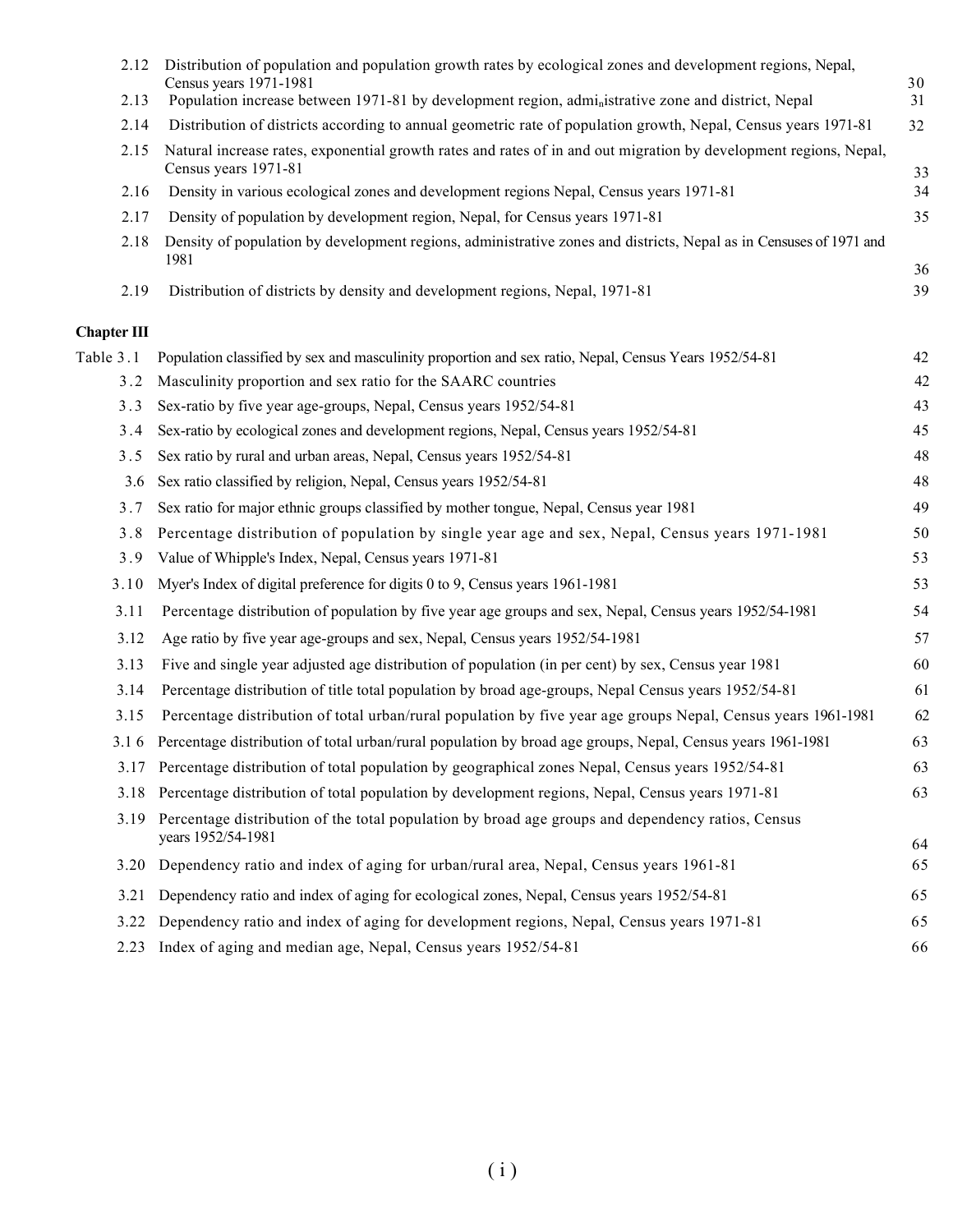## Chapter IV

| Table 4.1        | Numerical and percentage distribution of population by mother tongues, Nepal, Census years 1952/54-1981                                                                          | 69       |
|------------------|----------------------------------------------------------------------------------------------------------------------------------------------------------------------------------|----------|
| 4.2              | Intercensal percent change and geometric growth rate of population by mother tongues, Nepal,<br>Census years 1952/54-81                                                          | 70       |
| 4.3              | Numerical and percentage distribution of the population by major mother tongues for regions, Nepal,<br>Census years 1952/54-81                                                   | 72       |
| 4.4              | Numerical and percentage distribution of population by major mother tongues for regions, Nepal, Census years<br>1952/54-81                                                       | 74       |
| 4.5              | Percentage distribution of population by mother tongues and geographical zones, Nepal, Census years 1952/54-<br>81                                                               | 76       |
| 4.6              | Numerical distribution and percentage change of the population by mother tongues for geographical zones,<br>Nepal, Census years 1971 and 1981                                    | 77       |
| 4.7              | Percentage distribution of major languages by rural/urban sector, 1981                                                                                                           | 78       |
| 4.8              | Numerical and percentage distribution of the population by major mother tongues for rural and urban areas,<br>Nepal, Census year 1981                                            | 78       |
| 4.9              | Numerical and percentage distribution of the population by major mother tongues for zones, Nepal, Census years<br>1971 and 1981                                                  | 80       |
| 4.10             | Numerical and percentage distribution of the population by major mother tongues for zones, Nepal, Census<br>years 1971 and 1981                                                  | 82       |
| 4.11             | Numerical and percentage distribution of the population by religion, Nepal, Census years 1952/54-81                                                                              | 85       |
| 4.12             | Percentage increase and growth rate in population by religion 1952/54-61,1961-71,1971-81 and 1952/54-1981                                                                        | 85       |
| 4.13             | Numerical and percentage distribution of the religious groups by zones, Nepal, Census years 1971-81                                                                              | 87       |
| 4.14             | Religious composition of the population by zones, Nepal, Census years 1971-1981                                                                                                  | 88       |
| 4.15             | Religious composition of the population and percentage distribution by geographic zones, Nepal, Census years<br>1971-1981                                                        | 89       |
| 4.16             | Numerical and percentage distribution of the religious groups by regions, Nepal, Census years 1952/54-<br>1981                                                                   | 90       |
| 4.17             | Religious composition of the population by regions Nepal, Census years 1952/54-1981                                                                                              | 91       |
| 4.18             | Rural / Urban, percentage distribution and percentage change in population by religion, Nepal, Census years 1971-<br>81                                                          | 92       |
| <b>Chapter</b> V |                                                                                                                                                                                  |          |
| Table 5.1        | Percentage distribution of never married and ever-married women 15 years of age and above, Nepal Census year<br>1971, Nepal Fertility Survey (NFS) 1976 and Census year 1981     |          |
| 5.2              | Sex ratio among the currently married persons, Nepal Census years 1952/54 - 1981                                                                                                 | 96<br>97 |
| 5.3              | Marital status of population aged 10 years and over by sex, Nepal, Census years 1952/54-1981                                                                                     | 98       |
| 5.4              | Age-sex specific proportions of married persons Nepal, Census years 1961-1981 and percentage changes in<br>proportions married between 1961-71, 1971-81 and 1961-81              | 99       |
| 5.5              | Age-sex specific proportions of never married persons, Nepal, Census years 1961-1981 and percentage changes in<br>proportions never married between 1961-71, 1971-81 and 1961-81 | 100      |
| 5.6              | Singulate mean ages at marriage, 1961-81                                                                                                                                         | 101      |
| 5.7              | Age-specific proportion of widowed persons, Nepal, Census years 1961-1981 and percentage                                                                                         | 101      |

changes in proportions widowed between 1961-71, 1971-81 and 1961-81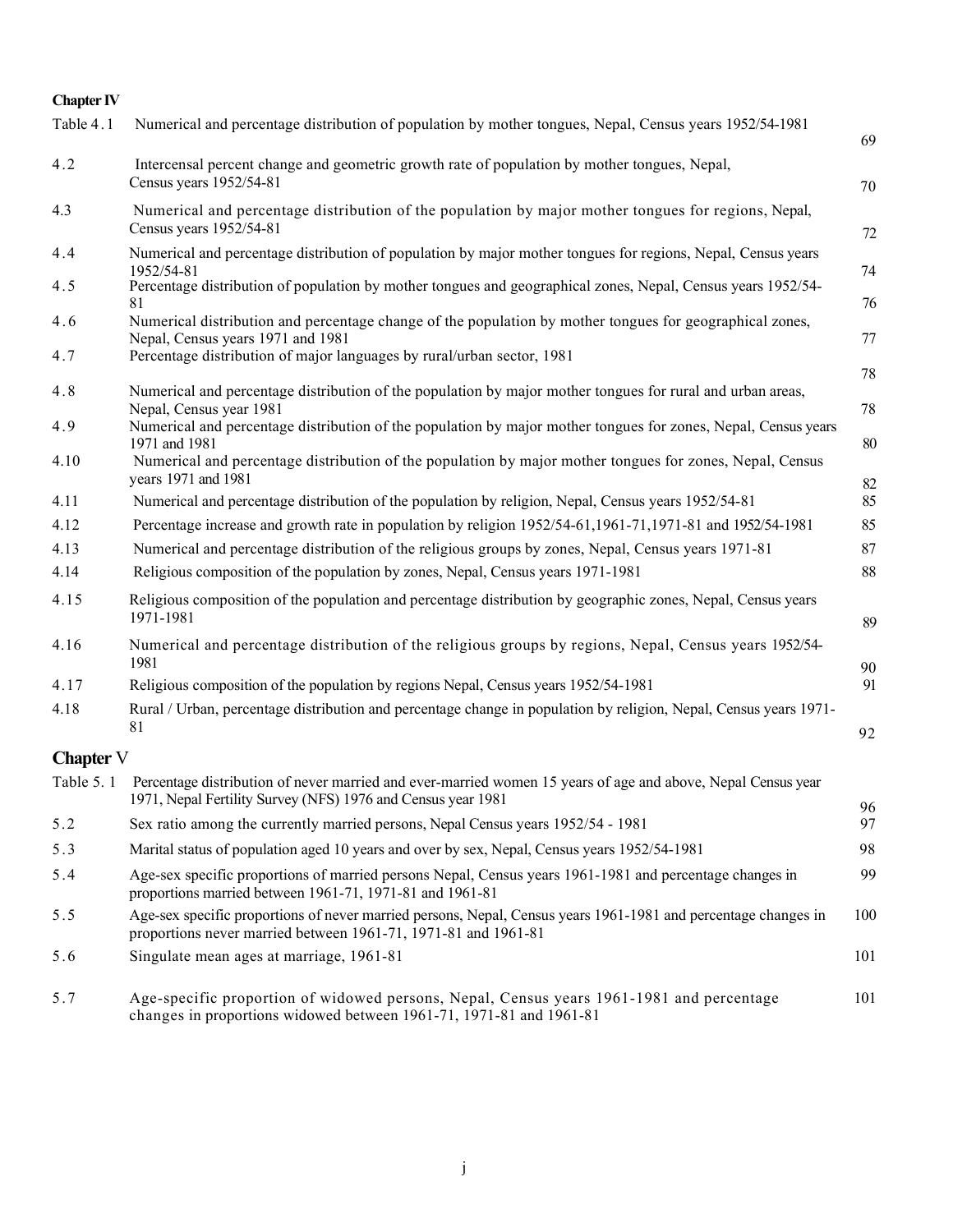|                   | 5.8 Age-sex specific proportion of divorced/separated persons, Nepal, Census years 1961-1981 and<br>percentage changes in proportions divorced/separated between 1961-71, 1971-81 and 1961-81                 | 102        |
|-------------------|---------------------------------------------------------------------------------------------------------------------------------------------------------------------------------------------------------------|------------|
|                   | 5.9 Percentage distribution of population aged 10 years and above by marital status and sex, Nepal by rural<br>and urban areas 1961-1981                                                                      | 103        |
|                   | 5.10 Mean age at marriage by sex for rural/urban residence, 1961 and 1981                                                                                                                                     | 104        |
|                   | 5.11 Ever-married persons as proportion of total population 10 years of age and over and sex for different<br>ecological zones, Nepal, Census year 1981                                                       | 104        |
|                   | 5.12 Never married persons as proportion of total population 10 years of age and over and sex for different<br>ecological zones, Nepal, Census year 1981                                                      | 105        |
|                   | 5.13 Mean age at marriage for population aged 10 years and above by sex for ecological zones, Nepal,<br>Census years 1971-1981                                                                                | 105        |
|                   | 5.14 Age-sex specific proportion of ever married population aged 10 years and above by sex for development<br>regions, Nepal, Census year 1981                                                                | 106        |
|                   | 5.15 Age-sex specific proportion of never married population aged 10 years and above by sex<br>for development regions, Nepal, Census year 1981                                                               | 106        |
|                   | 5.16 Percentage distribution of population aged 10 years and above by marital status and sex<br>and by development regions. Nepal. Census vears 1971-81                                                       | 107        |
| 5.17              | Mean (singulate) age at marriage for population 10 years and above by sex for<br>development regions, Nepal, Census years 1971-81                                                                             | 108        |
|                   | 5.18 Mean age at marriage (female) and rank order for 75 districts, Nepal, Census year 1981                                                                                                                   | 109        |
|                   | 5.19 Mean age at marriage (male) and rank order for 75 districts, Nepal, Census year 1981                                                                                                                     | 110        |
|                   | 5.20 Marital status indexes for the whole kingdom by development region, ecological zone and<br>rural/urban areas, Nepal, Census years 1961-81                                                                | 112        |
|                   | 5.21 Coale's nuptiality parameters (females) for 1971 and 1981 censuses                                                                                                                                       | 114        |
|                   | 5.22 Percent of men and women never married and singulate mean age at first marriage by<br>level of literacy educational attainment, Nepal, Census year 1981                                                  | 116        |
|                   | 5.23 Average level of education of ever-married and never-married women 10 years of age and<br>over, by rural /urban background, Census year 1981                                                             | 118        |
|                   | 5.24 Percent of men and women never married and singulate mean age at first marriage by<br>major occupation groups, Nepal Census year 1981                                                                    | 119        |
|                   | 5.25 Percent of man and women never married and, singulate mean age at first marriage by<br>major religions, Nepal Census year 1981                                                                           | 120        |
| 5.27              | 5.26 Number of Children ever born alive per 1000 ever married women by age and marital<br>status, Nepal Census year 1981<br>Number of Children ever born alive per 1000 ever married women by age and marital | 121        |
|                   | status and educational attainment, Nepal Census year 1981<br>5.28 Impact of changes in marital structure on birth rate                                                                                        | 122        |
|                   | 5.29 Estimated percentage change in birth by age between 1961 and 1981 produced by shift in                                                                                                                   | 124        |
|                   | marital structure<br>5.30 Determinants of singulate mean age at marriage (female): regression analysis (OLS)                                                                                                  | 125<br>126 |
| <b>Chapter VI</b> |                                                                                                                                                                                                               |            |
| 6.1               | Literacy rate (% with respect to population aged 10 years and over) and it's intercensal change by sex, Nepal, Census<br>years 1952/54-1981                                                                   | 128        |
| 6.2               | Literacy rates by age and sex, Nepal, Census years 1961-1981                                                                                                                                                  | 128        |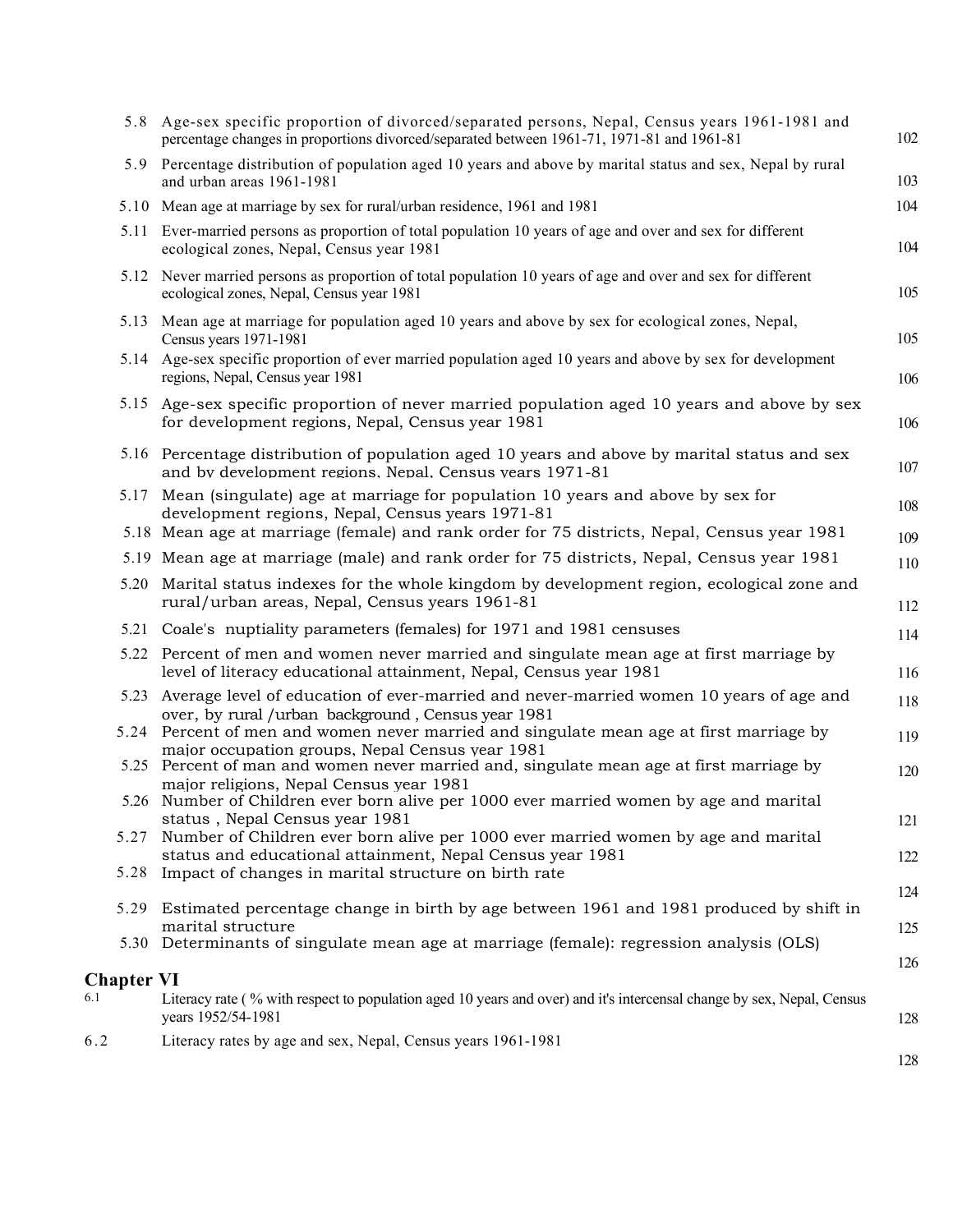| 6.3                | Literacy rates by age and sex, rural-urban sectors, Nepal, Census years 1961 and 1981                                                                                                                                                                               | 129        |
|--------------------|---------------------------------------------------------------------------------------------------------------------------------------------------------------------------------------------------------------------------------------------------------------------|------------|
| 6.4                | Literacy rates and rank in order for the zones of Nepal, 1971 and 1981                                                                                                                                                                                              | 130        |
| 6.5                | Literacy rates (% of population literate to total population aged 6 years and over) and rank in order<br>for the development regions of Nepal, Census years 1971-1981                                                                                               | 131        |
| 6.6                | Literacy rates (% of population literate to total population aged 6 years and over) and rank in order for the<br>geographic zones and development regions of Nepal, Census years 1971-81                                                                            | 132        |
| 6.7                | Literacy rates of population 6 years and above by sex for districts, Nepal, Census years 1971 and 1981                                                                                                                                                              | 133        |
| 6.8                | Percentage distribution of the population aged 6/10 years and over by level of education, age and sex, Nepal,<br>Census years 1961-81                                                                                                                               | 135        |
| 6.9<br>6.10        | Percentage distribution of the population aged 6/10 years and over by level of education, age and sex,<br>for rural Nepal, Census years 1961 and 1981<br>Percentage distribution of the population aged 6/10 years and over by level of education, age and sex, for | 137<br>138 |
| 6.11               | urban Nepal, Census years 1961 and 1981<br>Growth in school enrolments, Nepal, 1965/66-1984/85                                                                                                                                                                      | 139        |
| 6.12               | Average annual rates of growth of total primary, lower secondary and secondary level enrolments,                                                                                                                                                                    | 140        |
| 6.13               | Nepal<br>Apparent/gross enrolment ratios at different educational levels                                                                                                                                                                                            | 142        |
| 6.14               | Numerical distribution of students and enrolment ratio (10-24 years of age) of Nepal by sex and                                                                                                                                                                     | 143        |
| 6.15               | area, for the Census years 1971 and 1981<br>Enrolment ratio at primary, lower secondary and secondary level of general education by development<br>regions and ecological zones, 1981                                                                               | 144        |
| 6.16               | Gross and net enrolment ratio at various levels of general education, Nepal, 1984                                                                                                                                                                                   | 146        |
| 6.17               | Growth in higher level education 1973-1984                                                                                                                                                                                                                          | 147        |
| 6.18               | Percentage distribution of enrolments at higher level education by courses of study, 1973 - 1984                                                                                                                                                                    | 147        |
| 6.19               | Retention Rates, Nepal, 1973 - 1983                                                                                                                                                                                                                                 | 149        |
| 6.20               | Projected growth of total and school age population Nepal $1981 - 2001$                                                                                                                                                                                             | 150        |
| <b>Chapter VII</b> |                                                                                                                                                                                                                                                                     |            |
|                    | Table 7.1 Life-time migrants (internal) of Nepal, Census years 1961-81                                                                                                                                                                                              | 154        |
| 7.2                | Native born population distributed by place of birth and place of enumeration for geographic zones, Nepal,<br>Census year 1971                                                                                                                                      | 155        |
| 7.3                | Native born population distributed by place of birth and place of enumeration for geographic zones, Nepal,<br>Census year 1981                                                                                                                                      | 155        |
| 7.4                | Native born population distributed by place of birth and place of enumeration by sex for geographic zones,<br>Nepal, Census year 1981                                                                                                                               | 155        |
| 7.5                | Native born population distributed by place of birth and place of enumeration for development regions, Nepal,<br>Census year 1971                                                                                                                                   | 157        |
| 7.6                | Native born population distributed by place of birth and place of enumeration for development Regions,<br>Nepal, Census year 1981                                                                                                                                   | 157        |
| $7.7 -$            | Duration of residence of population at place of enumeration, Nepal, Census year 1981                                                                                                                                                                                | 157        |
| $7.8 -$            | Foreign born population by country of birth, Nepal, Census years 1961-1981                                                                                                                                                                                          | 159        |
| 7.9                | Inter-regional flow of life-time migrants by regions, Nepal, Census year 1981                                                                                                                                                                                       | 160        |
| 7.10               | Inter-regional flow of life-time migrants by region, Nepal, Census year 1971                                                                                                                                                                                        | 160        |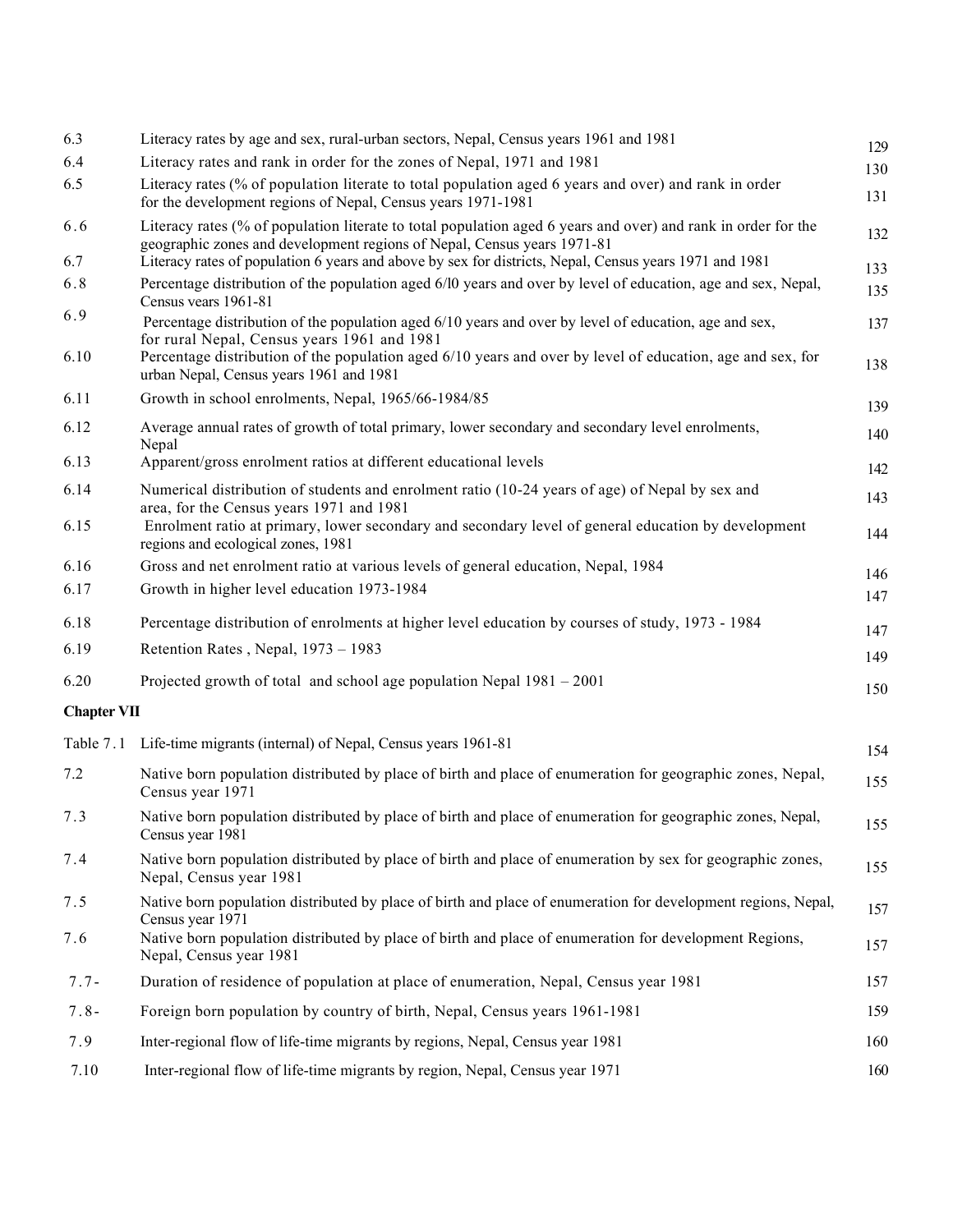| 7.11                | Intercensal (1970-81), flow of migrants by regions, Nepal                                                                                                                                                                       | 161 |
|---------------------|---------------------------------------------------------------------------------------------------------------------------------------------------------------------------------------------------------------------------------|-----|
| 7.12                | Percentage distribution of life-time in - migrants to region of residence from region of birth, Nepal,<br>Census year 1981                                                                                                      | 163 |
| 7.13                | Percentage distribution of life-time migrants from region of birth to region of residence, Nepal,<br>Census year 1981                                                                                                           | 164 |
| 7.14                | Direction of Mobility: Place (zone) of birth by place (zone) of destination, Nepal, Census year 1981                                                                                                                            | 165 |
| 7.15                | Sex ratio of life-time migrants (in and out) by regions/zones, Nepal, Census year 1981                                                                                                                                          | 166 |
| 7.16                | Sex ratio of life-time migrants from and/or to the place of birth for regions in Nepal, Census year 1981                                                                                                                        | 167 |
| 7.17                | Percentage distribution of total (inter-district) life-time migrants of each sex by reasons for migration,<br>Nepal, Census year 1981                                                                                           | 168 |
| 7.18                | Percent distribution of total (inter district ) life-time migrants by age, sex and reasons of migration, Nepal,<br>Census year 1981                                                                                             | 169 |
| 7.19                | Per cent distribution of reasons for migration by duration of stay, and sex Nepal, Census year 1981                                                                                                                             | 170 |
| 7.20                | Per cent distribution of life-time migrants of each sex and in each migration stream (inter-regional)<br>by reasons for migration, Nepal, Census year 1981                                                                      | 172 |
| 7.21                | Per cent distribution of life-time migrants of each sex and in each migration stream: other areas to urban<br>areas                                                                                                             | 172 |
| 7.22                | Percentage distribution of life-time migrants of each sex and in each migration stream (intra-regional) by<br>reasons for migration, Nepal, Census year 1981                                                                    | 173 |
| 7.23                | Some socio-economic characteristics of the migrants and the non-migrants national population, Nepal,<br>Census year 1981                                                                                                        | 174 |
| 7.24                | Factors affecting net migration rate of a region of Nepal: regression analysis (OLS)                                                                                                                                            | 177 |
| <b>Chapter VIII</b> |                                                                                                                                                                                                                                 |     |
| Table 8.1           | Percentage distribution of urban and rural population, percentage change in intercensal period and rate of<br>growth of urban, rural and total population, Nepal, Census years 1952/54-1981                                     | 180 |
| 8.2                 | Percentage distribution of urban and rural population, percentage change in the intercensal period<br>and rate of growth of urban-rural and total population, Nepal, Census years 1952/54-1981                                  | 180 |
| 8.3                 | Numerical and percentage distribution of urban places by size of place, Nepal. Census years 1952/54-1981                                                                                                                        | 181 |
| 8.4                 | Percentage distribution of urban population by size of place, Nepal, Census years 1952/54-1981                                                                                                                                  | 182 |
| 8.5                 | Percentage distribution of urban population by geographic zones, Nepal, Census years 1952/54 -1981                                                                                                                              | 183 |
| 8.6                 | Distribution of urban places and urban population by size of place and shifts of urban places between categories in<br>the size of-place distribution, Nepal, Census years 1952/54-61,1961-71 and 1971-81                       | 184 |
| 8.7                 | Percentage distribution of urban population, rates of growth of urban and rural population by regions of<br>Nepal for Census years 1952/54-81                                                                                   | 185 |
| $8.8\,$             | Percentage distribution of urban population by development regions, Nepal, Census years 1952/54-81                                                                                                                              | 187 |
| 8.9                 | Distribution of urban places and urban population by size of place and shifts of urban places between<br>categories in the size-of-place distribution, Nepal, Census years 1952/54-61, 1961-71<br>and 1971-81: ecological zones | 188 |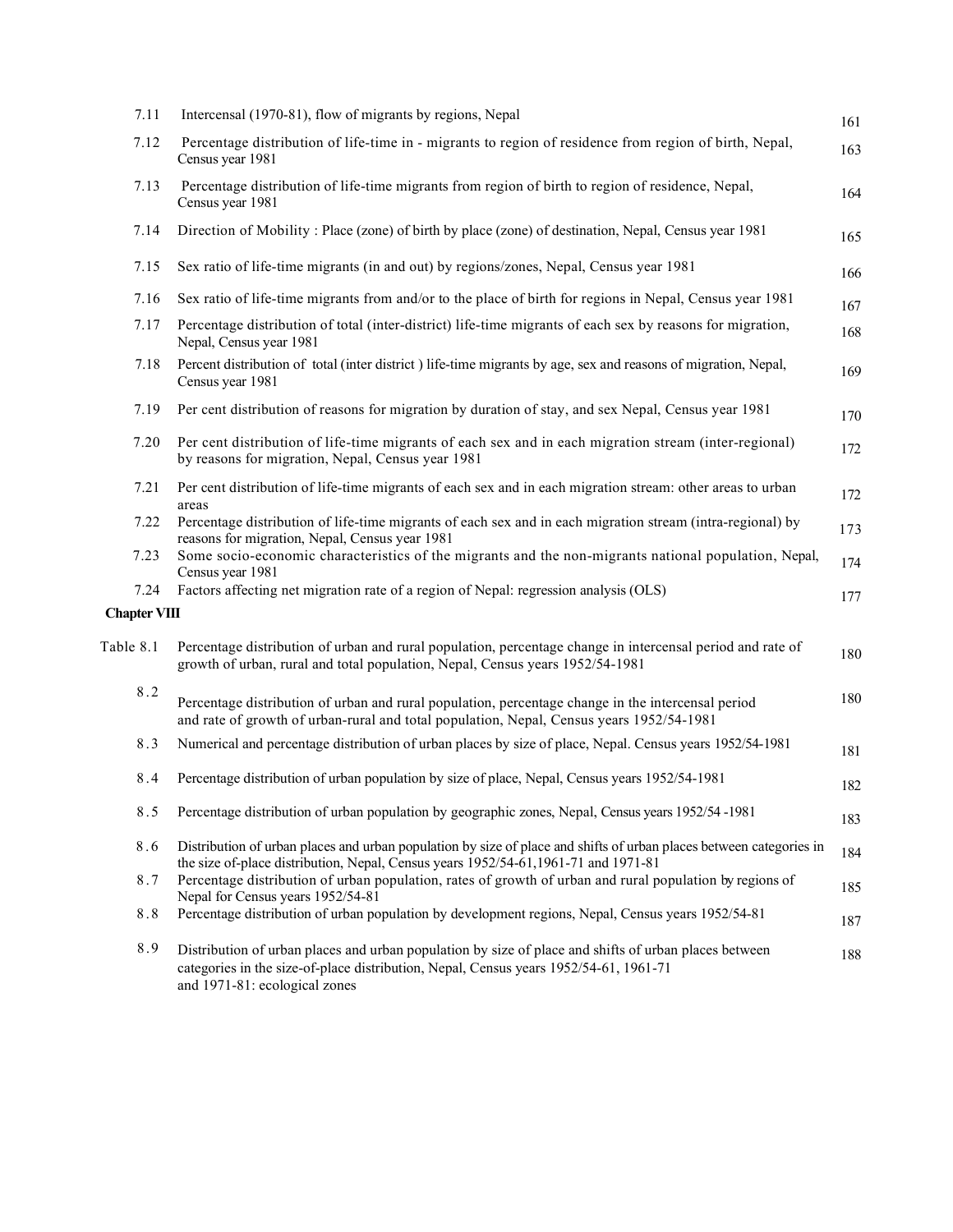| 8.10              | Shifts of urban places between categories in the size-of- place distribution: 1952/54-61, 1961-71                                                                            | 189 |
|-------------------|------------------------------------------------------------------------------------------------------------------------------------------------------------------------------|-----|
|                   | and 1971-81, for the development regions of Nepal.                                                                                                                           |     |
| 8.11              | Percentage distribution of urban population by size of place and region, Nepal, Census years 1952/54-81                                                                      | 190 |
| 8.12              | Percentage distribution of urban population by size of place and development region, Nepal, Census years<br>1952/54-81                                                       | 192 |
| 8.13              | Distribution of urban places by size of place for geographical zones, Nepal, Census years 1952/54-81                                                                         | 193 |
| 8.14              | Population distribution and location (by region) of the largest urban places of Nepal, Census years 1952/54-81                                                               | 194 |
| 8.15              | Regression coefficient of the measures of socio-economic characteristics on size of urban centers 1981                                                                       | 195 |
| 8.16              | Per capita income at constant 1974/75 prices in agricultural and non-agricultural sectors: 1974/75-1981/82                                                                   | 198 |
| 8.17              | Percentage of population and households with per capita income below the poverty line                                                                                        | 198 |
| 8.18              | Estimated crude birth rate (CBR), total fertility rate (TFR) and gross reproduction rate (GRR) by rural/urban<br>residence, 1974/75, 1976 and 1977/78                        | 199 |
| <b>Chapter IX</b> |                                                                                                                                                                              |     |
|                   | Table9. 1 Growth of total population and economically active population by sex, Nepal, Census years 1952/54-1981                                                             | 203 |
| 9.2               | Growth of total population and economically active population aged 15 years and above, Nepal, Census years<br>1952/54-1981                                                   | 204 |
| 9.3               | Crude and refined activity rates by sex, Nepal, Census years 1952/54-1981                                                                                                    | 206 |
| 9.4               | Crude activity and age specific participation rates by sex, Nepal, Census years 1952/54-1981                                                                                 | 206 |
| 9.5               | Numerical and percentage distribution of economically inactive population (15 years and over) by the reason for<br>inactiveness and by sex for Nepal, Census years 1961-1981 | 298 |
| 9.6               | Percentage distribution of labour force(15 years and above) by agricultural and non-agricultural sector and sex, Nepal,<br>Census years 1961-81                              | 209 |
| 9.7               | Growth of total population and economically active population (10 years and above) by rural-urban sector, Nepal,<br>Census years 1971 and 1981                               | 210 |
| 9.8               | Age-specific activity rates by sex, Nepal, Census years 1971-81                                                                                                              | 211 |
| 9.9               | Age-sex specific activity rates in urban and rural areas, Nepal, Census years 1961 and 1981                                                                                  | 214 |
| 9.10              | Age-specific participation rate in rural and urban areas, Nepal, Census year 1981                                                                                            | 215 |
| 9.11              | Percentage distribution of employed population (10+years) by major industry sector and sex, Nepal, Census years<br>1952/54-81                                                | 216 |
| 9.12              | Percentage distribution of the employed population by major industries                                                                                                       | 218 |
| 9.13              | Percentage distribution of the economically active population aged 10 years and over by sex, urban/<br>rural areas and major industries, Nepal, Census years 1971-81         | 218 |
| 9.14              | Percentage distribution of employed population (10 years and above) by major occupation and sex,                                                                             |     |
|                   | for whole kingdom, rural and urban areas, Census years 1971-81                                                                                                               | 220 |
| 9.15              | Percentage distribution of the employed population by major occupational groups                                                                                              | 222 |
|                   |                                                                                                                                                                              |     |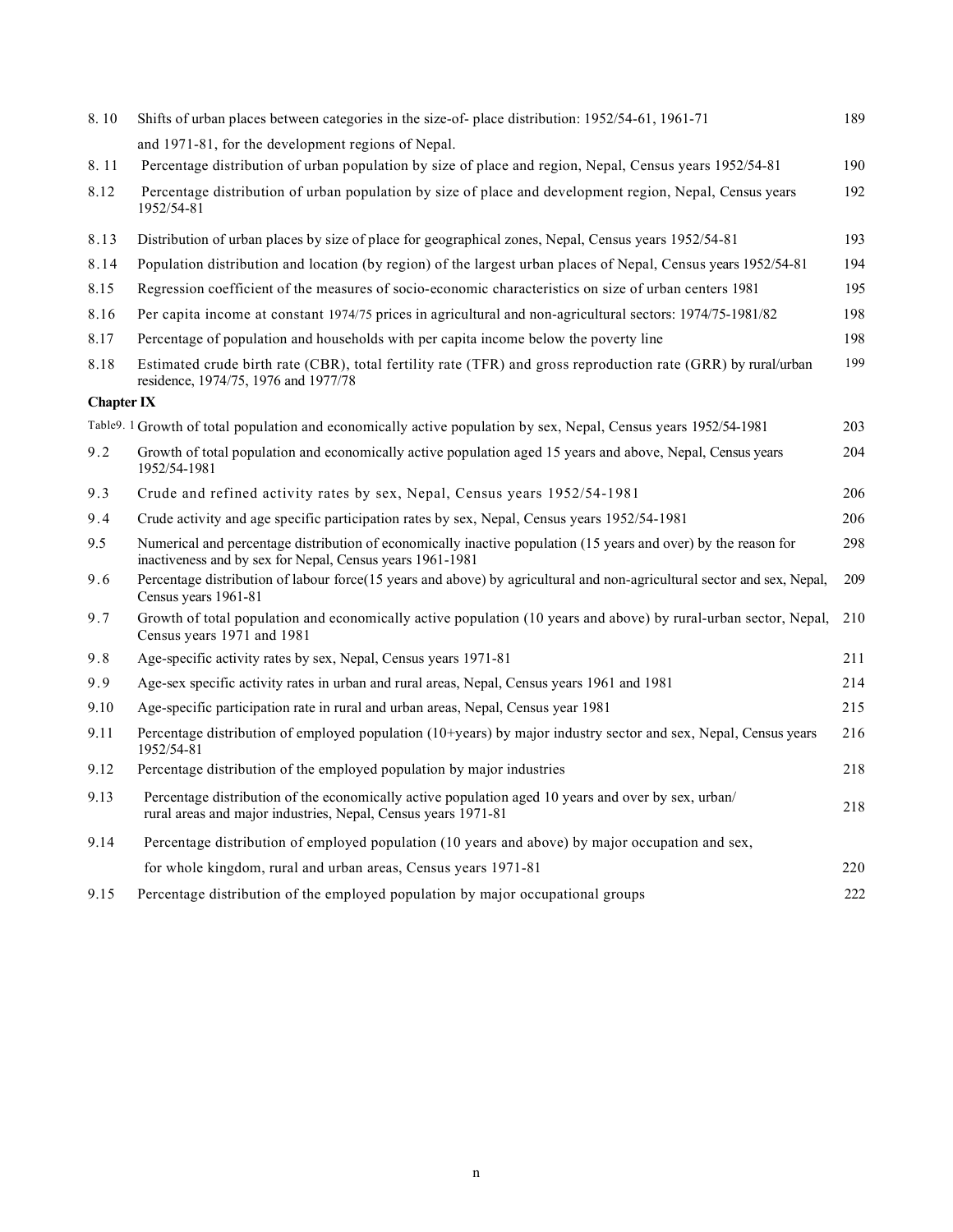| 9.16              | Percentage distribution of the economically active persons (10 years and over), by sex and major occupation group,<br>Nepal, Census years 1971-81                                                                                       | 223 |
|-------------------|-----------------------------------------------------------------------------------------------------------------------------------------------------------------------------------------------------------------------------------------|-----|
| 9.17              | Percentage distribution of employed population by occupation and educational attainment, Nepal, Census<br>years 1971-81                                                                                                                 | 224 |
| 9.18              | Percentage distribution of employed population (10 years) by employment status and sex, Nepal, Census<br>years 1952/54-81                                                                                                               | 226 |
| 9.19              | Percentage distribution of employed population by employment status, sex and major industrial sectors<br>Nepal, Census years 1971-81                                                                                                    | 228 |
|                   | 9.20 Distribution of population by rural-urban residence and rate of unemployment, Nepal, 1981                                                                                                                                          | 230 |
|                   | 9.21 Percentage unemployed to labour force                                                                                                                                                                                              | 230 |
|                   | 9.22 Age-specific unemployment rates by sex, rural and urban areas, Nepal, 1981                                                                                                                                                         | 231 |
|                   | 9.23 Age-specific activity rates by development regions, Nepal, Census year 1971                                                                                                                                                        | 233 |
| 9.24              | Age-sex specific activity rates for development regions, Nepal, Census year 1981                                                                                                                                                        | 234 |
| 9.25              | Crude economic activity rates for geographic zones (with respect to population 10 years and over), Nepal,<br>Census years 1952/54-81                                                                                                    | 235 |
| 9.26              | Refined economic activity rates for geographic regions (with respect to population 10 years and over), Nepal,<br>Census years 1952/54-81                                                                                                | 236 |
| 9.27              | Percentage distribution of employed population aged 15 years and over by major occupational groups and sex<br>for ecological zones, Nepal, Census years 1961-81                                                                         | 237 |
| 9.28              | Percentage distribution of employed population aged 15 years and over by major industrial sector<br>for ecological zones, Nepal, Census years 1952/54-81                                                                                | 238 |
|                   | 9.29 Percentage distribution of employed population (15 }-years) by employment status and sex for ecological zones,<br>Nepal, Census years 1961-81                                                                                      | 239 |
| 9.30              | Abridged table of economically active life for males, Nepal, 1981                                                                                                                                                                       |     |
| <b>Chapter X</b>  |                                                                                                                                                                                                                                         | 240 |
|                   |                                                                                                                                                                                                                                         |     |
| Table             | Economic activity rate of Nepal and few other neighboring countries                                                                                                                                                                     | 252 |
| 10.1<br>10.2      |                                                                                                                                                                                                                                         | 253 |
| 10.3              | Percentage distribution of agricultural and non-agricultural labour force by sex, 1981<br>Percentage distribution of the employed population by major occupation groups                                                                 | 255 |
| 10.4              | Numerical and percentage distribution of economically active population 10 years and over by major industry<br>division and sex for 1971 and 1981                                                                                       | 256 |
| <b>Chapter XI</b> |                                                                                                                                                                                                                                         |     |
|                   | Table11.1 Cumulative age distribution and corresponding model (west) life table                                                                                                                                                         | 260 |
| 11.2              | Stable population estimates of fertility and mortality based on smoothed age distribution of the female<br>population of Nepal and annual rate of growth of the population in the intercensal periods 1952/54-61<br>1961-71 and 1971-81 | 260 |
| 11.3              | Stable population estimates of birth rates determined by the reported proportion under age 15, childhood<br>mortality and intercensal growth rate: 1952/54-61,1961-71 and 1971-81                                                       | 62  |
| 11.4              | Mortality estimates (Brass Technique) based on average number of children ever born and average number of<br>children surviving reported in 1981 census                                                                                 | 262 |
| 11.5              | Crude birth rate estimated by reverse survival method                                                                                                                                                                                   | 264 |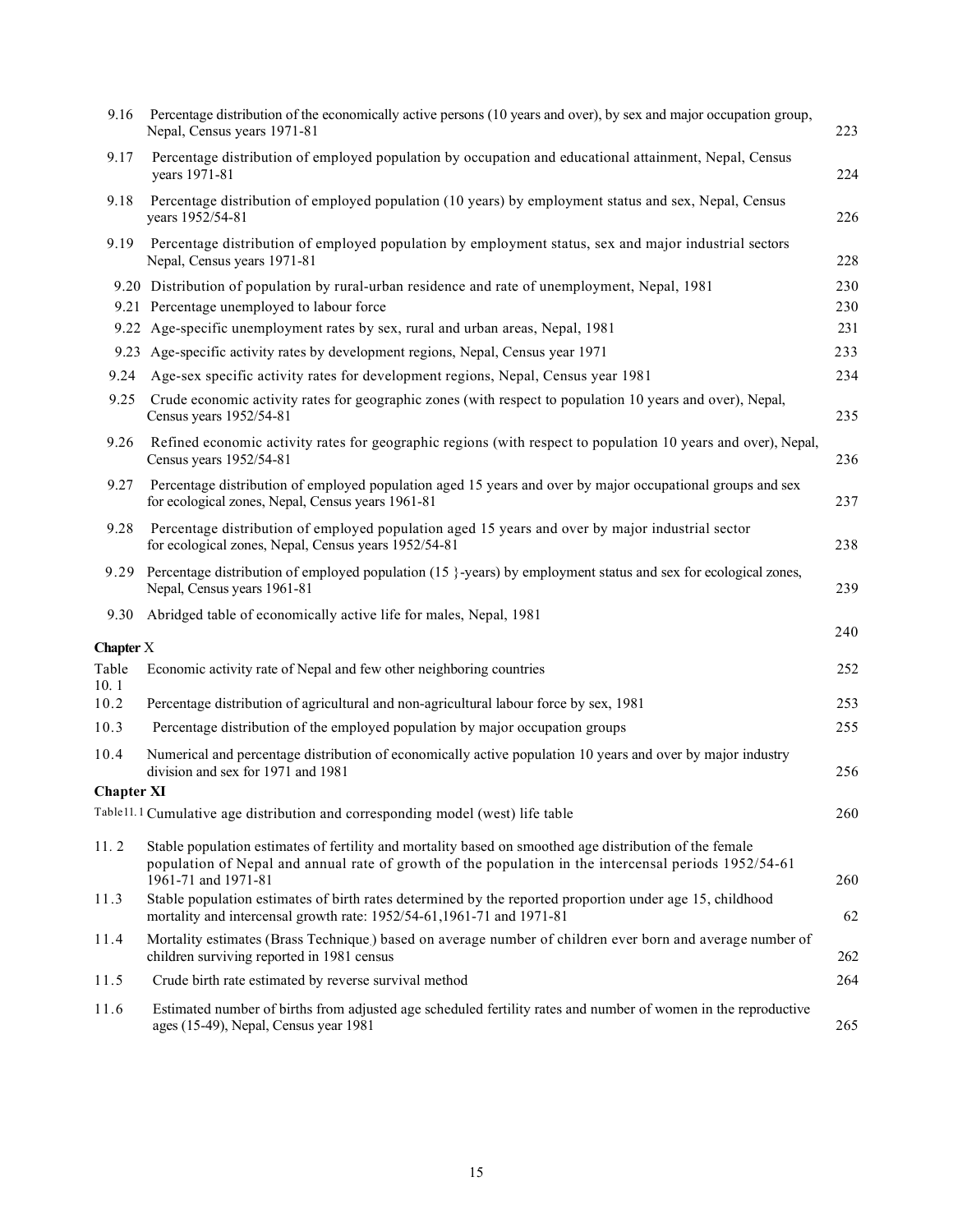| 11.7<br>11.8          | The adjusted age-specific fertility rates and estimation of total fertility based on P/F ratio techniques (Brass and<br>Trussell Multipliers), for the Census year 1971 and 1981<br>The average intercensal (1971-81) estimates of life expectancy at birth and infant mortality rates based on census<br>survival method | 266<br>268 |
|-----------------------|---------------------------------------------------------------------------------------------------------------------------------------------------------------------------------------------------------------------------------------------------------------------------------------------------------------------------|------------|
| 11.9                  | Average intercensal (1961-71 and 1971-81) estimates of life expectancies at birth by census survival method and                                                                                                                                                                                                           | 268        |
| 11.10                 | estimates for 1981<br>Estimate of infant mortality for Nepal based on proportion dead among children ever born to ever married women<br>reported in the 1981 census. by employing Brass and Trussell method                                                                                                               | 269        |
| 11.11                 | The adjusted age-specific fertility rates and estimation of total fertility based an P/F ratio technique (Brass and<br>Trussell Multipliers), for ecological zones, 1981                                                                                                                                                  | 270        |
| 11.12                 | The adjusted age-specific fertility rates and estimation of total fertility based on P/F ratio technique(Brass and<br>Trussell Multipliers), for development regions, 1981                                                                                                                                                | 271        |
| 11.13                 | Estimate of infant mortality and corresponding life expectancy for different ecological and development regions                                                                                                                                                                                                           | 272        |
| 11.14                 | Child woman ratio by ecological zone, Nepal, Census years 1971-81                                                                                                                                                                                                                                                         | 275        |
| 11.15                 | Child woman ratio by development regions, Nepal, Census years 1971-81                                                                                                                                                                                                                                                     | 275        |
| 11.16                 | Child woman ratio by zones, Nepal, Census years 1971-81                                                                                                                                                                                                                                                                   | 276        |
| 11.17                 | Child woman ratio by districts, Nepal, Census years 1971-81                                                                                                                                                                                                                                                               | 276        |
| 11.18                 | Regression of socio-economic factors on child-woman ratio (CWR) of a district                                                                                                                                                                                                                                             | 277        |
| 11.19                 | Mean live births per ever-married woman by age-groups for eccological zones, Nepal, Census year 1981                                                                                                                                                                                                                      | 279        |
| 11.20                 | Mean live births per ever married woman by age-groups for development regions, Nepal, Census year 1981                                                                                                                                                                                                                    | 279        |
| <b>Chapter XII</b>    |                                                                                                                                                                                                                                                                                                                           |            |
| ${\rm Table}$<br>12.1 | Estimated crude birth rates 1952/54-81                                                                                                                                                                                                                                                                                    | 283        |
| 12.2                  | Age-specific fertility rates, Nepal 1971-81                                                                                                                                                                                                                                                                               | 284        |
| 12.3                  | Estimate of total fertility rate, Nepal 1971-81                                                                                                                                                                                                                                                                           | 285        |
| 12.4                  | Age--specific marital fertility rates, Nepal 1976-1984                                                                                                                                                                                                                                                                    | 287        |
| 12.5                  | Reported number of children ever born per women : 1961 -1984                                                                                                                                                                                                                                                              | 288        |
| 12.6                  | Total fertility rates per woman in rural and urban areas, Nepal 1974-75 - 1981                                                                                                                                                                                                                                            | 289        |
| 12.7                  | Total fertility rates and total marital fertility rates for ecological zones and development regions of Nepal :1971<br>$-1984$                                                                                                                                                                                            | 291        |
| 12.8                  | Correlation of fertility variables with educational variables                                                                                                                                                                                                                                                             | 292        |
| 12.9                  | Mean Number of children ever born to currently married women by age and husband's education                                                                                                                                                                                                                               | 293        |
| <b>Chapter XIII</b>   |                                                                                                                                                                                                                                                                                                                           |            |
| Table<br>13.1         | Estimates of crude death rates, 1954 -1984                                                                                                                                                                                                                                                                                | 298        |
| 13.2                  | Estimates of infant mortality rates, 1954-1981                                                                                                                                                                                                                                                                            | 300        |
| 13.3                  | Infant mortality rates, adjusted for heaping and corrected for age truncation, estimated from Maternity histories in<br>the 1976 Nepal Fertility Survey                                                                                                                                                                   | 301        |
| 13.4                  | Estimation of male and female survivorship probabilities from birth using data on widowhood status, Nepal, 1981                                                                                                                                                                                                           | 303        |
| 13.5                  | Adjusted age-specific death rates by sex, 1974-75, 1976 and 1977-78                                                                                                                                                                                                                                                       | 304        |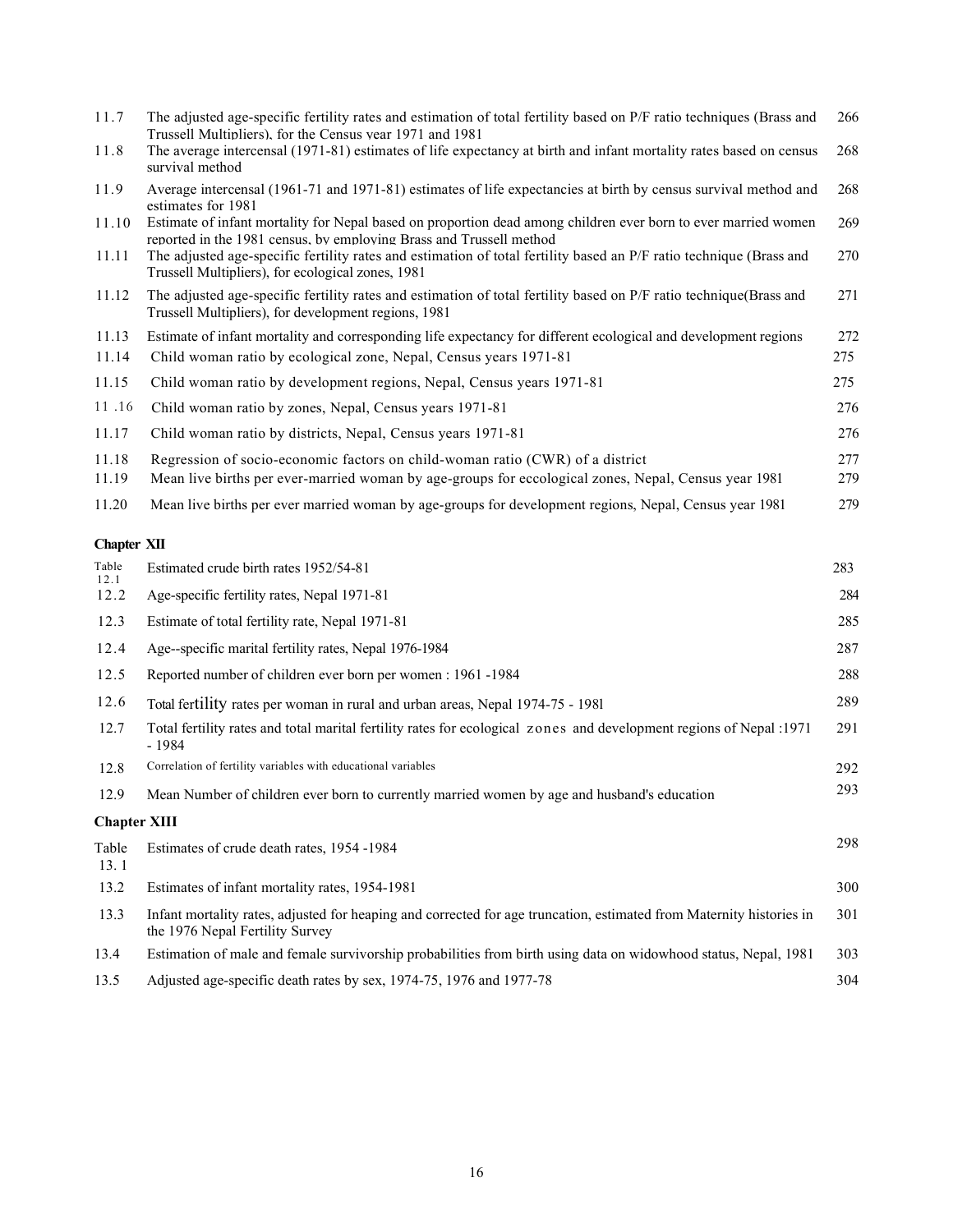| 13.6               | Crude death rate (CDR) by urban,-rural residence 1974-75, 1976 and 1977-78                                                            | 309 |
|--------------------|---------------------------------------------------------------------------------------------------------------------------------------|-----|
| 13.7               | Social and demographic differentials in infant mortality in Nepal, 1962-71                                                            | 309 |
| 13.8               | Differentials in infant mortality by urban - rural residence 1974-75, 1976 and 1977-78                                                | 311 |
| 13.9               | Differentials in infant mortality by geographic zones and development regions, 1981                                                   | 311 |
| 13.10              | Estimates of expectation of life at birth by sex, 1954-81                                                                             | 313 |
| <b>Chapter XIV</b> |                                                                                                                                       |     |
|                    | Table 14.1 Family Planning, health and total government expenditure by fiscal years                                                   | 323 |
| 14.2               | Family planning acceptor's target and achievement and rate of new acceptance per 1000 married women<br>aged $15 - 44$ by fiscal years | 325 |
| 14.3               | Percentage distribution of new acceptors by method and fiscal years                                                                   | 325 |
| 14.4               | Demographic impact of ten years (1971-1980) family planning programme : summery results                                               | 326 |
| 14.5               | Percentage of decline in crude birth rate due to family planning programme by programme year                                          | 328 |
| 14.6               | Birth averted in each programme year, $1972 - 81$ , Nepal : medium impact                                                             | 328 |
| <b>Chapter XV</b>  |                                                                                                                                       |     |
|                    | Table 15. Population census operation 1952/54 - 1981                                                                                  | 330 |
| 15.2               | Items asked in households schedules in 1971 and 1981 censuses                                                                         | 330 |
| 15.3               | List of personal topics asked in 1971 and 1981 censuses of Nepal                                                                      | 330 |
| 15.4               | Time taken by census processing                                                                                                       | 331 |
| 15.5               | Whipples's Indices                                                                                                                    | 333 |
| 15.6               | Evaluation of average Parities : Nepal and Thailand                                                                                   | 333 |
| 15.7               | Age specific fertility per women: 1976 survey and 1981 census                                                                         | 334 |
| 15.8               | Coverage of districts and achievement in birth and death registration since 1978/79                                                   | 339 |
| 15.9               | HMG and UNFPA budget for the vital statistics programme since 1976/77                                                                 | 341 |
| <b>APPENDIX</b>    |                                                                                                                                       |     |
| Table A            | Economically active population by branch of industry for development region, Nepal, Census year 1981                                  | 345 |
| $\mathbf B$        | Economically active population by major occupation groups for development region, Nepal, Census year<br>1981                          | 345 |
| 1                  | Estimated life table for Nepal 1953-1961 (M ales)                                                                                     | 346 |
| 2                  | Estimated life table for Nepal 1953-1961 (Females)                                                                                    | 347 |
| 3                  | Estimated life table for Nepal 1961-1971 (Males)                                                                                      | 348 |
| 4                  | Estimated life table for Nepal 1961-1971 (Females)                                                                                    | 3!9 |
| 5                  | Abridged life table for Nepal for the period 1961-1970 (Males)                                                                        | 350 |
| 6                  | Abridged life table for Nepal for the period 1961-1970 (Females)                                                                      | 351 |
| 7                  | Estimated life table for Nepal 1981 (Males)                                                                                           | 352 |
| 8                  | Estimated life table for Nepal 1981 (Females)                                                                                         | 353 |
| 9                  | Estimated life table for Nepal 1971-81 (Males)                                                                                        | 354 |
| 10                 | Estimated life table for Nepal 1971-81 (Females)                                                                                      | 355 |